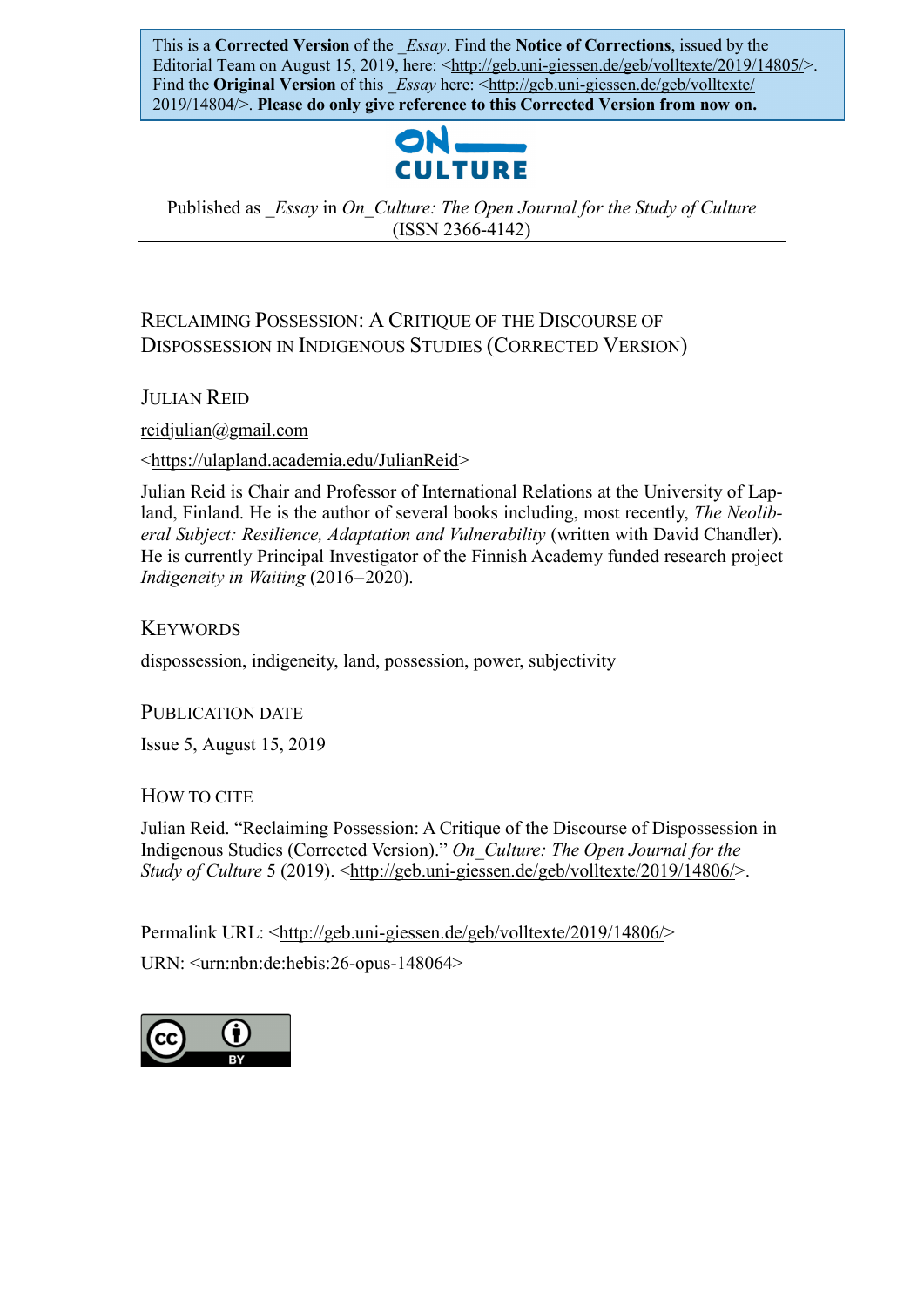# Reclaiming Possession: A Critique of the Discourse of Dispossession in Indigenous Studies (Corrected Version)

#### **\_Abstract**

Indigeneities are widely constructed as emanating not only from the experience of dispossession in the historical past, but as ways of being in the world which are grounded positively in dispossession, and which in being so offer themselves as antagonistic alternatives to Western ways of being, grounded aggressively as they are in possessiveness, of land, of self, and of others. This essay argues that the opposite is true; that the present condition is one of being governed by regimes of power the strategy of which depends on the production of dispossessed and non-possessive subjects. The task is to reject these discourses of entrapment and reclaim possession for ourselves. In doing so much can yet be learned from minor traditions of thought and practice among indigenous peoples, both mythic and real, which, in contrast to today's dominant discourses on indigeneity, insist on the integral importance of possession as a foundation for political subjectivity. Whether indigenous or non-indigenous, the task is the same; avoid being trapped by power, learn instead to hunt power, and cultivate the ultimate freedoms of autonomy and self-possession.

#### **1\_Introduction**

Indigeneity is more or less universally defined by claims concerning the experience of dispossession of land and culture, and indigenous critique is defined by a range of different claims concerning how this condition of dispossession can best be responded to, by indigenous peoples themselves, as well as by anyone concerned with the present plights of indigenous peoples. There are, of course, multiple differences between indigenous peoples, and 'being indigenous' means different things to different peoples. This reality is testified to, also, in the multiplicity of ways in which dispossession has been experienced among indigenous peoples, in different regions of the world, and in different historical periods. Possession, too, has meant different things to different indigenous peoples in different times and places. Prior to Mexican independence, indigenous communities of Colonial Mexico made use of colonial judicial mechanisms to defend their traditional land rights — a quite different form of possession compared with that of indigenous communities in North America. However, in spite of this multiplicity of ways in which dispossession has been experienced, and in spite of the multiplicity of possession as a practice, there is an overriding assumption that being indigenous is to have in some way undergone dispossession, and to be dispossessed.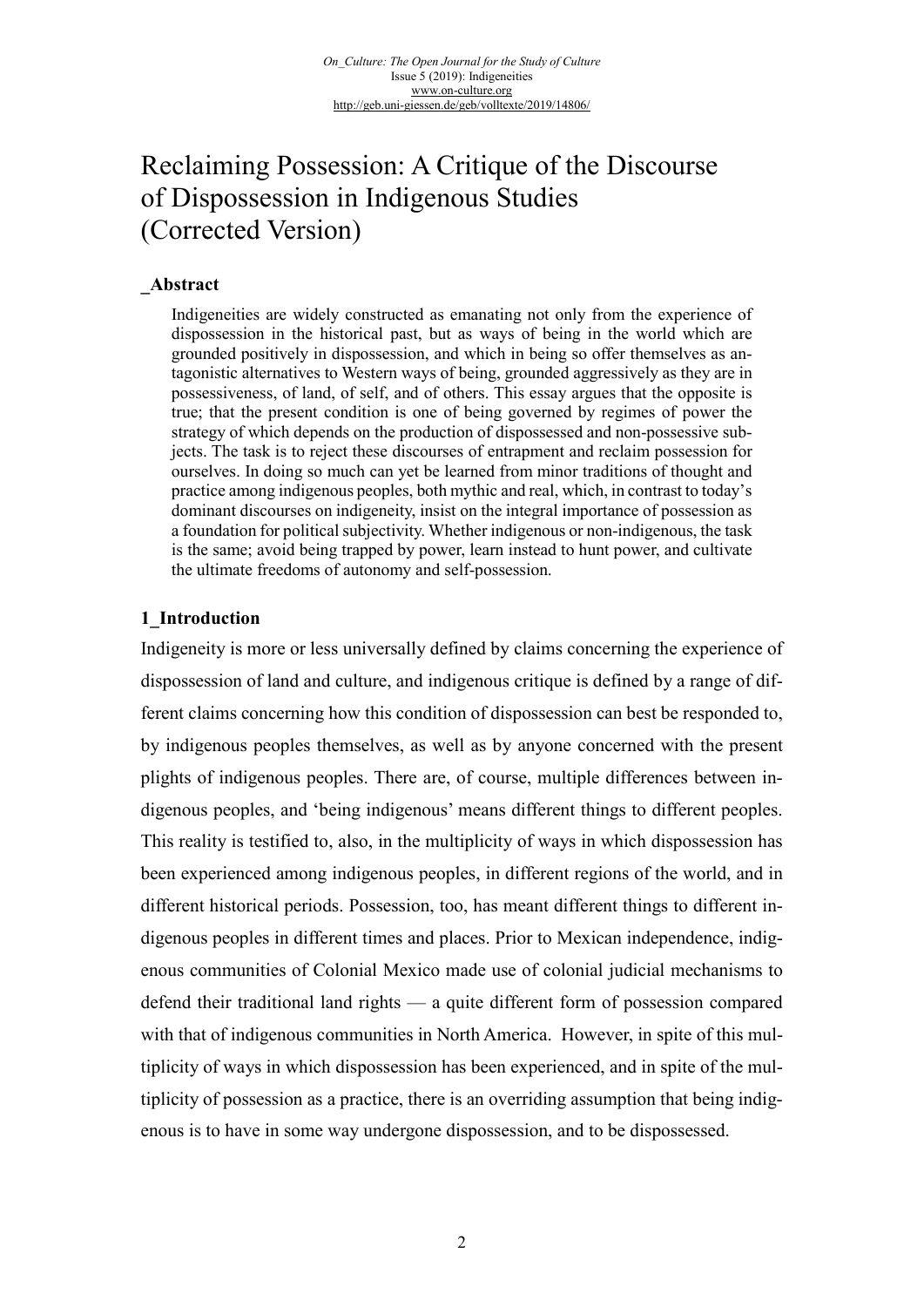In response to the assumed universality of this condition, some argue for the return of land into indigenous possession, while many others argue that indigenous ways of life are intrinsically hostile to the very practice of possession, which is seen to emanate from a specifically Western way of life. This essay is especially interested in forms of critique that valorize the condition of indigenous dispossession as a foundation for rethinking not just the futures of indigenous peoples, but the future of the West and all societies globally. Do indigenous peoples offer alternative models of existence that non-indigenous peoples might learn from in order to overcome the possessive ways of being that have caused so much damage? In contrast to Western modernity, it is claimed that indigenous peoples have no interest in turning their world into property. An indigenous approach to life and world starts from the principle, it is said, that "we belong to the world, the world does not belong to us." The task is one of learning to live with the land, in the understanding that we are possessed by it, rather than it belonging to us for our own use and benefit. Indigenous critique holds that the conceit of the West, both historically, and still today, is that of its belief in the ability to possess the land, subordinate it, and exploit it as an object for human satisfaction. This essay considers this line of argument and draws out some of the risks inherent to accepting it.

#### **2\_Becoming Indigenous?**

Being indigenous means different things to different constituencies of indigenous peoples as much as it means different things to different exponents of indigeneity within the West. However, a dominant trend within indigenous critique extols the capacities of indigenous peoples as ideals that the West ought to emulate.<sup>[1](#page-20-0)</sup> Indigenous peoples are celebrated for their willing subordination to the world, their refusals to consider themselves superior to other living species (or even to consider living things superior to nonliving things), and their capacities to live in a state of perpetual crisis by accepting that security is impossible. This is an image of the indigenous that both scholars and powerful actors worldwide argue the West must learn from and ultimately seek to embody.

This move of the West to embrace, as well as produce, a certain image of indigeneity, and by inference, indigenous peoples, undercuts some of the thrust of contemporary indigenous critique, which has argued for an image of the indigenous as peoples whose ways of life and being are incommensurable with settler colonialism; peoples who, in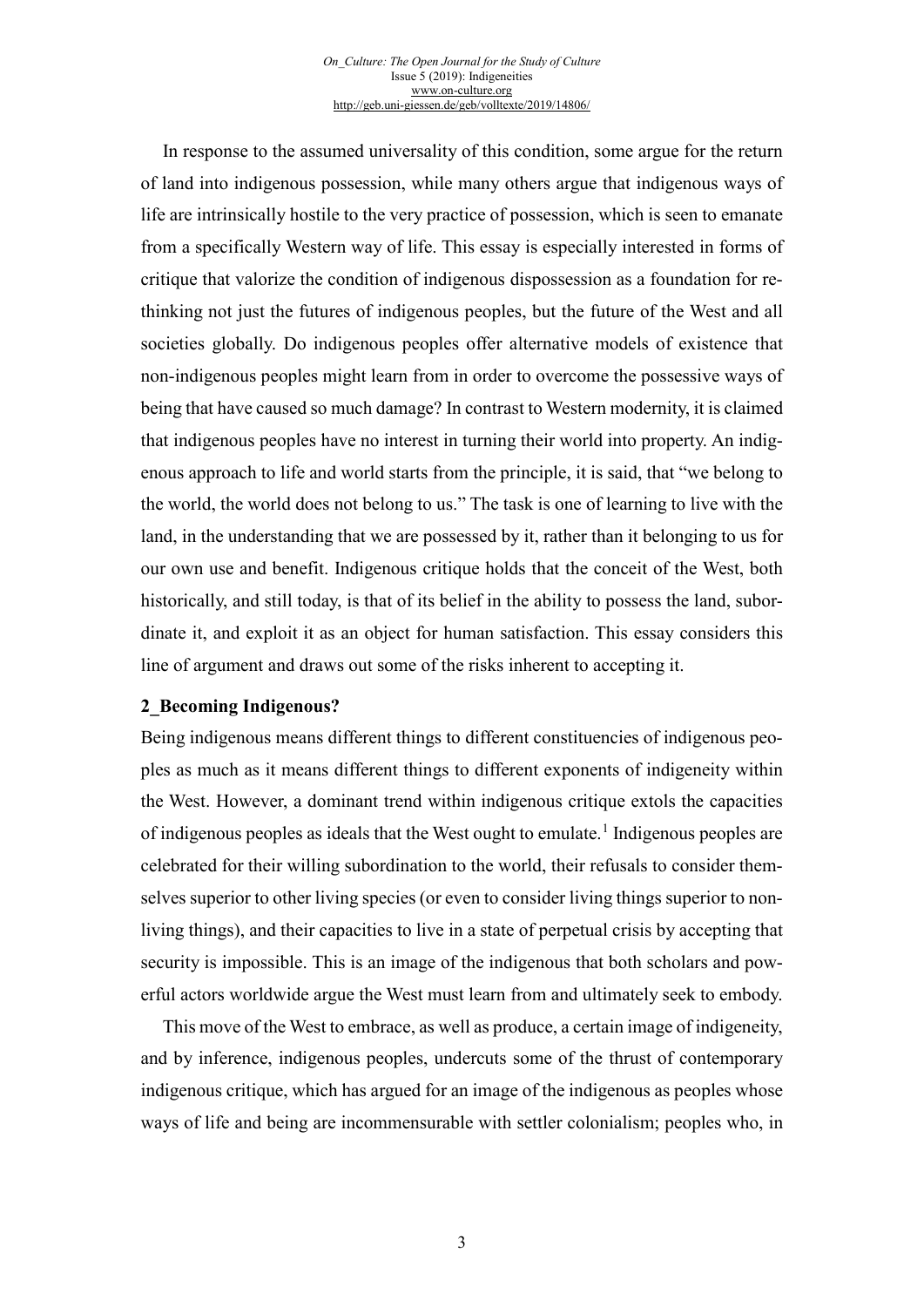being the ways that they are, refuse to let go of themselves.<sup>[2](#page-21-0)</sup> What if those ways, supposedly so distinct from Western ones, are now found to be conducive to the projects of Western regimes? How to make sense of what is taking place in this embrace? Is it an appropriation of knowledge of the sort that indigenous scholars warn against?<sup>[3](#page-21-1)</sup> And if so, does it not undercut the very claim to marginality that those same scholars insist on as the necessary standpoint for indigenous inclusion within the academy? [4](#page-21-2)

Too much of indigenous critique and too many indigenous critics have simply sought to take advantage of this appropriative move and repeat its dominant mantras, without seeing the traps into which they are falling. It is true, of course, that many representatives of indigenous peoples, as well as many ethnographic observers and admirers of indigenous peoples in the West, identify resources in their knowledge and their ways of being which, in their idealized descriptions, hold out the possibility of healing our common relationship with the world.<sup>[5](#page-21-3)</sup> Indigeneity is offered, quite literally, as a way of being which all can potentially embrace, and through which humanity in its entirety can set aside the ways of the colonist, and learn how to live anew.<sup>[6](#page-21-4)</sup> Crucial in this process of 'becoming indigenous' is the matter of human relationships to land and world. 'Becoming indigenous' means living as if your children's future mattered, and taking care of the land as if our lives, both material and spiritual, depended on it.<sup>[7](#page-21-5)</sup>

In contrast, I argue that such a way of becoming indigenous does not provide an alternative to the dominant and all-powerful regime of subjectivity extolled by neoliberalism, which dominates the human not least by seeking to regulate its relationships to the world. This is not intended as a critique of indigeneity as such; much of indigeneity and indigenous ways of life gets left out of this discursive framing. In effect, the frame functions to discipline indigenous peoples as much as the Western populations who must learn to live within it. Once we step outside this framing and engage with the many different realities of indigenous peoples, indigenous thinking, and indigenous practices, we encounter forms of thought and practice which directly conflict with this disciplinary frame, and which can contribute to an alternative pathway, not just for indigenous peoples, but humans everywhere concerned with recovering the human imagination from its political debasement. I am interested in the terms and conditions by which indigenous people can 'refuse to play the part' they have been assigned, and in this sense I seek to further an analytic of indigeneity that finds resonance with the work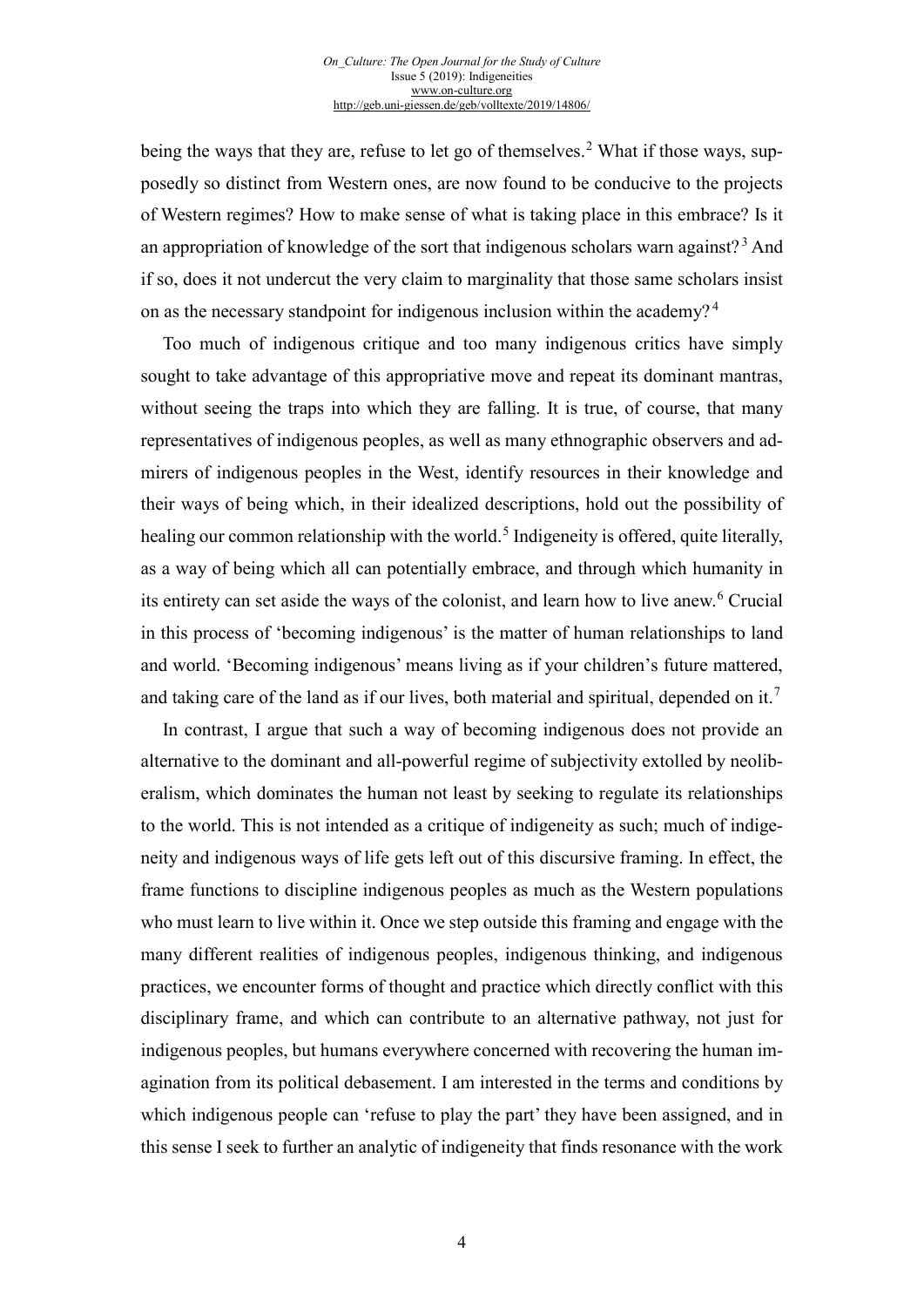of Elizabeth Povinelli, who has demonstrated how such refusals occur in the context of the ways in which liberal regimes seek to recognize indigenous difference.<sup>[8](#page-22-0)</sup>

In this essay, I am concerned specifically with the discursive framing of indigenous peoples as dispossessed subjects. By this I mean not simply the ways in which indigenous peoples are recognized, increasingly, as having historically been dispossessed of their lands by settler colonial states and other regimes of power, but also the ways in which their dispossession is valorized today. In contrast to Western modernity, it is claimed the indigenous have no interest in turning their world into property. An indigenous approach to life and world starts from the principle, it is said, that "we belong to the world, the world does not belong to us."<sup>[9](#page-22-1)</sup> This is not just a normative claim. The task of becoming indigenous is believed to develop from a recognition that it is simply impossible to possess land in the ways that have been assumed in the West. The task is to learn how to live with the land, to understand that we are possessed by it, rather than us possessing it for our own use and benefit. Indigenous critique holds that the conceit of the West, both historically and today, is a belief in its ability to possess the land, subordinate it, and exploit it for its own satisfaction.

Taking the logic of dispossession further, some argue that indigenous peoples have no concept of possession as such. In *A Field Guide to Getting Lost*, the American writer Rebecca Solnit describes the language of the Wintu people of California as having no concept of the self as distinct from its other.<sup>[10](#page-22-2)</sup> Without an understanding of what is other, the self has no understanding of possession, for only things that are other than the self can be possessed. We presuppose the self when we lay claim to possession. Linguistically, at least in English, this is evident in our expressions of possession: I say "my arm, my leg, my body, my thoughts, my imagination, my friend, my house, my world, my land," and so on. In the language of the Wintu, no such notion of 'my' exists. As the anthropologist Dorothy Lee explains, "the Wintu have a conception of the self which is markedly different to our own."<sup>[11](#page-22-3)</sup> For them, the self is ontologically implicated in a world of things which it cannot possess, but which may be said to possess it. This is an image of the self as radically dispossessed, and as itself an object of possession. For Solnit, this other way of being in the world and experiencing the self is a source of wonder, attraction, and potential emancipation for the Western subject, who still erroneously believes in its own autonomy from the world.<sup>12</sup>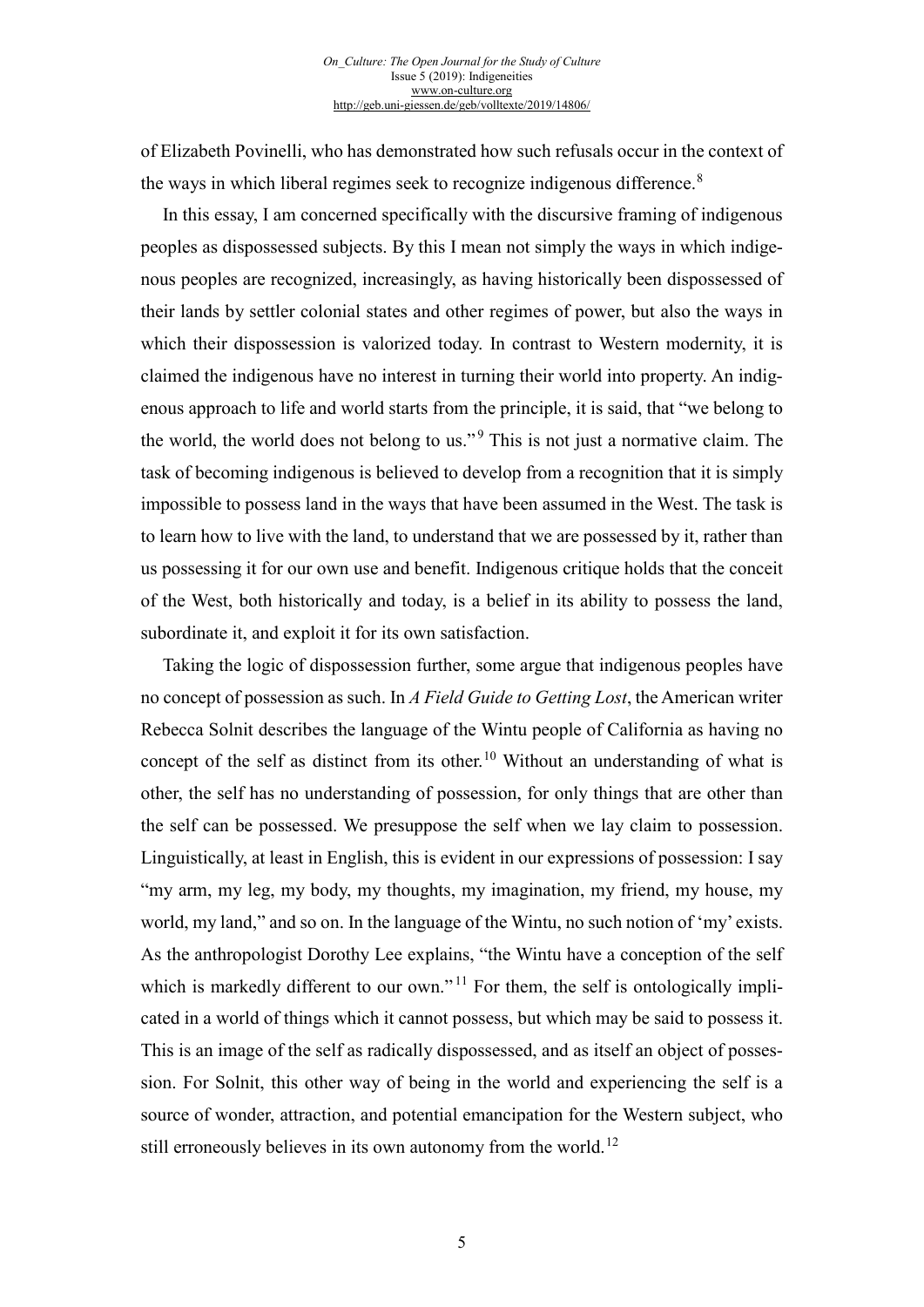Against this emancipatory image of the dispossessed subject, I will pose the figure of Don Juan, the Yaqui Indian, whose knowledge and intelligence is described in the ethnography of Carlos Castaneda. In the encounter between Castaneda and Don Juan, we see the mapping of a path towards becoming indigenous, but a path which projects itself towards a very different horizon than today. The world Don Juan teaches Castaneda about is not the ecological world of flora and fauna — knowledge about which has become strongly associated with indigenous peoples today — but the psychic world of the subject, and the faculties of will and practices of power through which the human can subdue it: Don Juan instructs his inquisitor in how to "stop that world." [13](#page-23-0) There is nothing dispossessed in Don Juan. He seizes the world in order to stop it. Castaneda himself, the ethnographer, enters into his possession on a spiritual plane, entrapped by the old Indian.[14](#page-23-1) Don Juan instructs Castaneda, not in the knowledge of plants, but in techniques of the self, and especially in the arts by which one can avoid becoming possessed by others. The teachings of Don Juan are, in other words, a master class in the development of autonomy and freedom from others, and allow us to theorize indigeneity in conjunction with our own aspirations to theorize the human's capacities to transcend its world and its relations to other people, and secure itself from that world and whatever it finds dangerous in it.

## **3\_Dispossession?**

Dispossession figures large in debates over indigenous peoples and the theorization of their oppression.[15](#page-23-2) In terms of the will to combat liberalism and its theories and prac-tices of the oppression of indigenous peoples, this focus is understandable.<sup>[16](#page-23-3)</sup> Liberal arguments dating back to the 17th century on the nature and right to property, especially those on the right to claim ownership of land, were fundamental to the colonial project and the 'gigantic process of expropriation' by which indigenous peoples were sub-jected.<sup>[17](#page-23-4)</sup> Colonizers would not have been able to justify their projects without the underlying theories of property that legitimated acts of dispossession.

Of all theories of property, John Locke's has proved the most powerful in legitimating colonial dispossessions of indigenous peoples. Locke claims that only peoples who mix their labor with the soil of the land on which they live, and who not only improve, cultivate, and develop it, but in doing so, subdue it, can claim the right to own it. As Locke put it,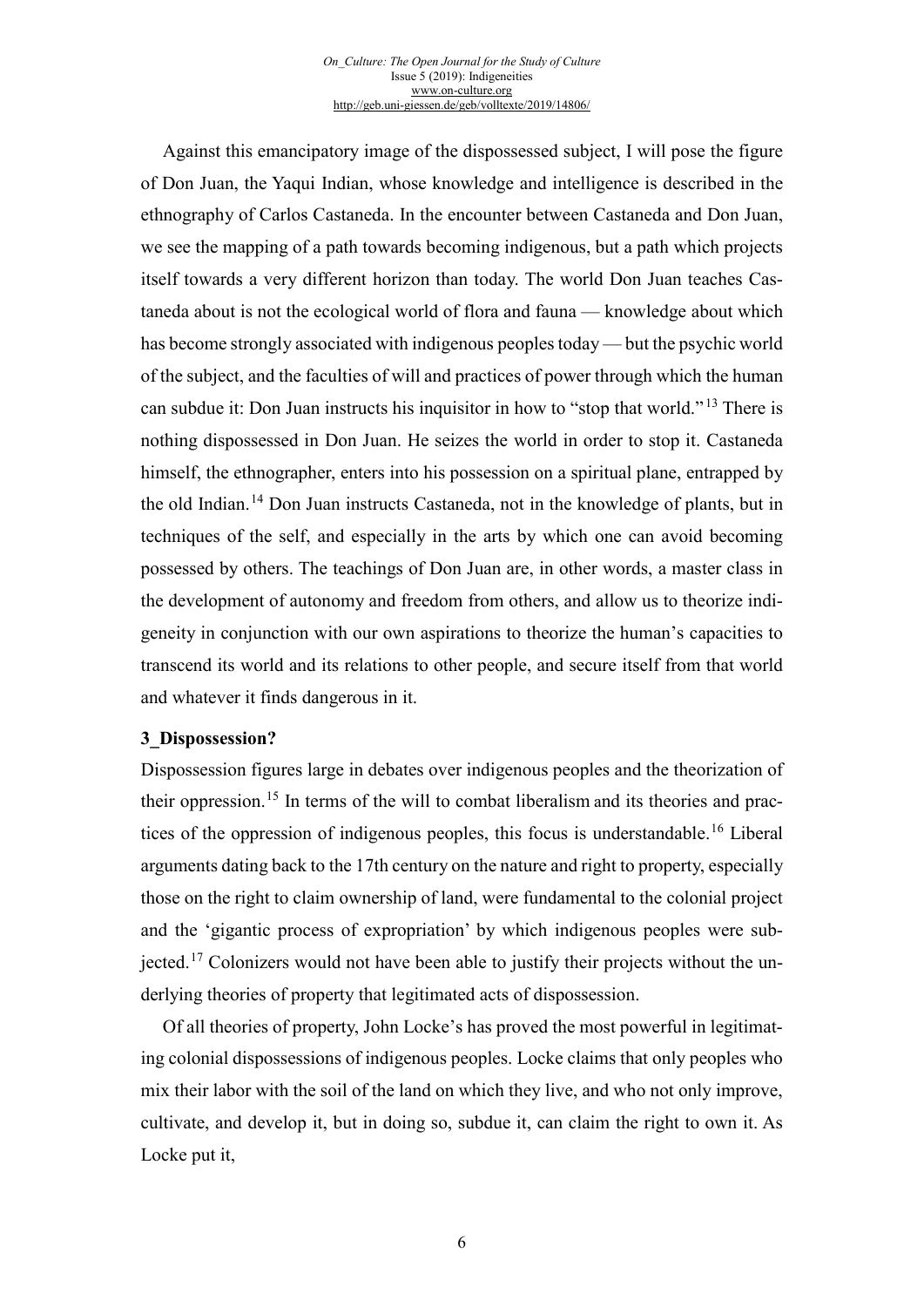God, when he gave the World in common to all Mankind, commanded Man also to labour, and the Penury of his Condition required it of him. God and his Reason commanded him to subdue the Earth, \* *i.e.* improve it for the Benefit of Life, and therein lay out something upon it that was his own, his Labour. He that in Obedience to this Command of God, subdued, tilled and sowed any part of it, thereby annexed to it something that was his *Property*, which another had no Title to, nor could without Injury take from him.<sup>[18](#page-23-5)</sup>

The distinction between those who subdue and develop the land and those who leave it "to Nature without any improvement" such that it becomes "uncultivated waste," [19](#page-23-6) has historically provided the basis for the dispossession of indigenous peoples of the right to land.<sup>[20](#page-23-7)</sup> This distinction concerns not simply, of course, the relationships of peoples to particular lands, but their relationships to 'the Earth' and 'the World' as such. Have the people in question subdued the world given to them by the Christian God, and through their development of the soil become its master, or do they live ignorantly in subordination to the world, "rich in Land" and yet "poor in all the Comforts of Life," living off the land without improving it, and thus themselves forming part of the world over which developed human beings can claim both mastery and ownership?<sup>[21](#page-23-8)</sup> These questions underlie the Lockean theory of property and inevitably provided the basis not just for the dispossession of indigenous peoples of the lands on which they lived, as well as the denial of their right to land, but the racism which in turn legitimated the long history of continuing violence against them. No wonder, then, that the development of supposedly post-liberal theories of political subjectivity should involve reflection upon the nature of dispossession itself.

The distinction is often utilized by indigenous scholars and activists themselves<sup>[22](#page-23-9)</sup> to point out that "indigenous peoples have not only been subjugated and oppressed" by the West, but also "divested of their lands, the territorial foundation of their societies, which in turn have become the territorial foundations for the creation of new, European-style, settler-colonial societies."<sup>[23](#page-23-10)</sup> Dispossession has thus been construed as a specific kind of process, intrinsic to colonialism, and fundamental to the indigenous experience of the violence of the West. This much would seem obvious. Indeed, we do not even need to read indigenous scholars to discover it: This way of approaching indigeneity and understanding the nature of indigenous subjugation under conditions of colonialism can easily be encountered in Western thought itself. Karl Polanyi, writing in the mid-20th century, described how "the social and cultural system of native life" is shat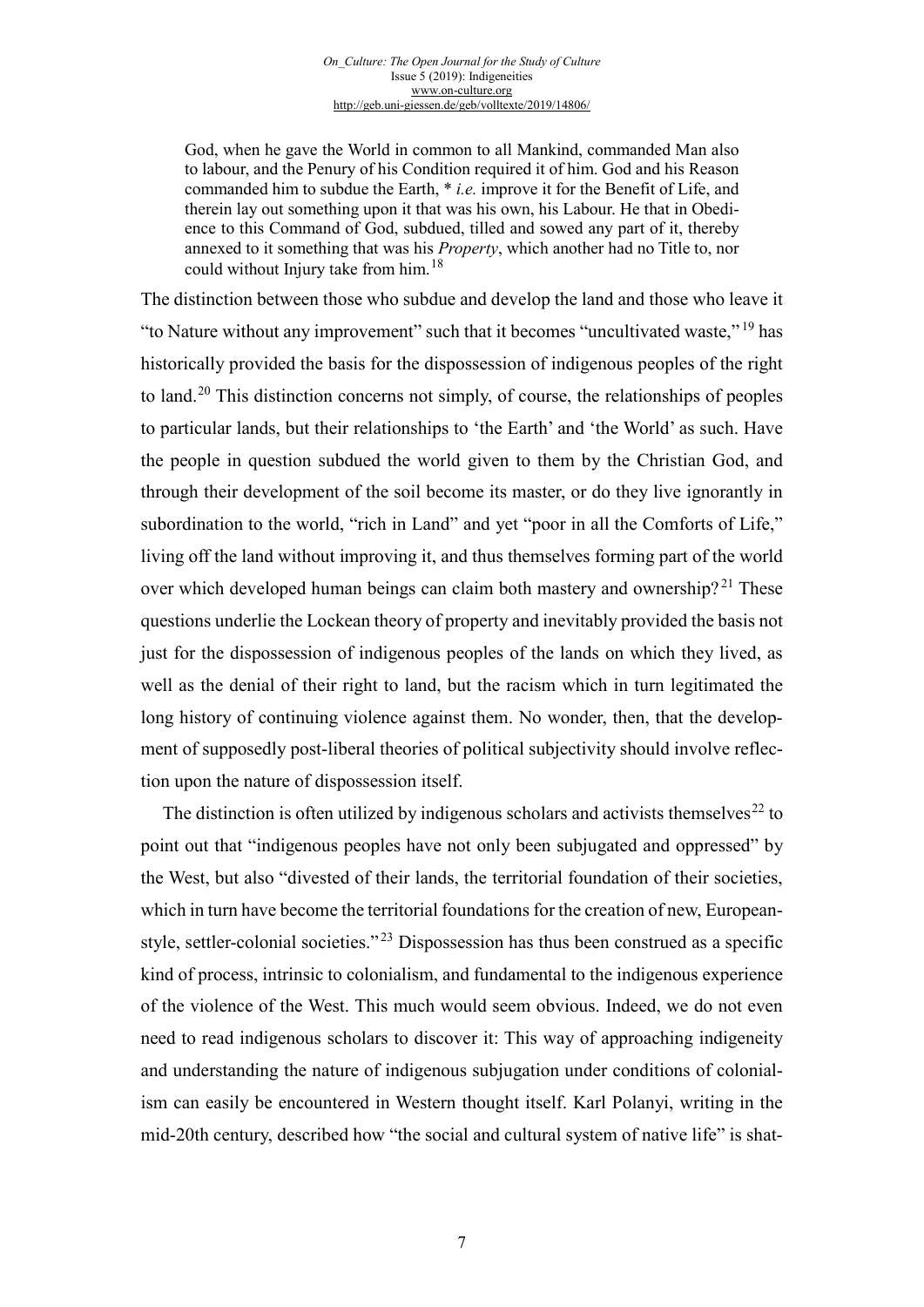tered once "the native" is dispossessed of the land on which he or she depends.<sup>[24](#page-23-11)</sup> Polanyi, despite being an early 20th-century Viennese economic historian, shared much of the ontological worldview we are now taught to associate with indigenous peoples. "Land," he argued, "is an element of nature inextricably interwoven with man's institutions […] it invests man's life with stability; it is the site of his habitation; it is a condition of his physical safety; it is the landscape and the seasons. We might as well be born without hands and feet as carrying on his life without land."<sup>[25](#page-23-12)</sup> He decried the economic and political rationalities that motivated the dispossession of indigenous lands by colonizers for much the same reasons the indigenous still do today, damning them as a "death blow" to indigenous peoples.<sup>[26](#page-23-13)</sup>

As a concept within modern political discourse, however, dispossession has a much wider history, originating in the 17th century, not just in Locke, but in the ideas of activists and thinkers challenging the institutions of landed aristocracy in Europe. In the 18th century, it developed most significantly in the work of Rousseau, who identified the origin of all violence in dispossession and the establishment of property, as well as the wide range of forms which warfare, conflict, and competition would gradually assume among humankind, and their attendant emotions, desires, and states of perception:

A black inclination to harm one another, a secret jealousy that is all the more dangerous as it often assumes the mask of benevolence in order to strike its blow in greater safety: in a word, competition and rivalry on the one hand, conflict of interests on the other, and always the hidden desire to profit at another's expense; all these evils are the first effect of property, and the inseparable train of nascent inequality. $27$ 

By the 19th century, it had become integral especially to anarchist claims of the illegit-imacy of modern property, albeit more often articulated in terms of "expropriation."<sup>[28](#page-23-15)</sup> For Marx, it played an absolutely essential role in understanding the historical development of capital and its predicted downfall.<sup>29</sup> "The expropriation of the great mass of the people from the soil" formed the pre-history of capital, he argued, while the expro-priation of exploitative capitalists by a revolting working class would shape its end.<sup>[30](#page-23-17)</sup> Eventually, the expropriators are themselves to be expropriated by this one revolutionary class that seeks the abolition of capital through its dispossession, while other classes fight against capital only to save their existences.<sup>[31](#page-23-18)</sup>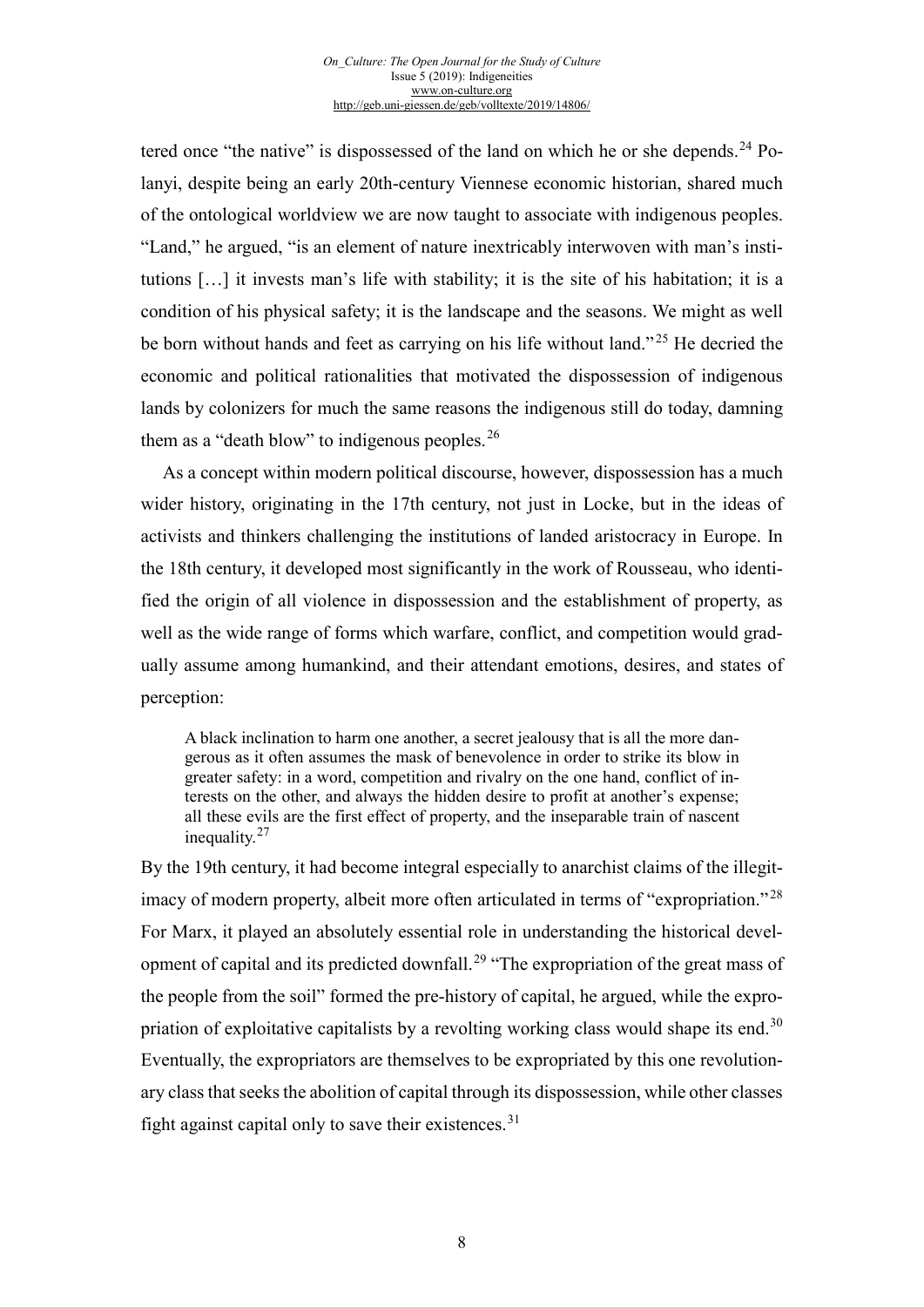Marx himself often employed the German term *Enteignung*, only to shift in his later work to the Latin term 'expropriation.' When *Das Kapital* was translated into English, the terms of dispossession and expropriation were employed interchangeably, suggest-ing that there is little difference between the two concepts.<sup>[32](#page-23-19)</sup> Today, and for whatever reason, the concept of dispossession would seem to have become the more powerful, at the very least with reference to indigenous politics, but also considering wider trends in critical theory, exemplified by influential works by leading thinkers such as David Harvey and Judith Butler.<sup>[33](#page-23-20)</sup> Within this trend, it is possible to detect differences concerning the politics of dispossession. There is a contrast, at the very least, between Butler, who eschews possessiveness as a property and capacity for progressive visions of what political subjectivity might become, as well as aligning herself forthrightly with indigenous movements the world over, and Harvey, who maintains a belief in the progressive potentials of processes of dispossession in so far as they can contribute to more universally socialist futures, as well as being cognizant of the ways in which indigenous movements sometimes function to prevent the realization of such futures, so long as they "refuse to abandon their own particularity." [34](#page-23-21) Indeed, Harvey also notes how, in the recent past, indigenous movements have not only prevented projects for the realization of socialism, but also created a 'Trojan Horse' for CIA-sponsored offensives in promotion of neoliberal regimes, such as in Nicaragua in the 1980s, where the United States took advantage of the resistance of Miskito Indians to socialist development in order to wage war against the Sandinistas.[35](#page-23-22) 

Regardless of these political differences, the concept of dispossession is argued to be of great relevance for understandings of the "territorial acquisition logic of settler colonization" which has underpinned both liberal and socialist models of development emanating from the West.<sup>[36](#page-23-23)</sup> "A settler-colonial relationship is one characterized by a particular form of domination; that is it is a relationship where power — in this case, interrelated discursive and non-discursive facets of economic, gendered, racial, and state power — has been structured into a relatively secure or sedimented set of hierarchical social relations that continue to facilitate the dispossession of indigenous peoples of their lands and self-determining authority," writes Glen Sean Coulthard.<sup>[37](#page-23-24)</sup> Coulthard recognizes the importance of Marx's insights for addressing the dispossessive natures of both colonialism and capitalism, while also underscoring the distinctive nature of indigenous peoples' experiences of exposure to these regimes of power. Rejecting Marx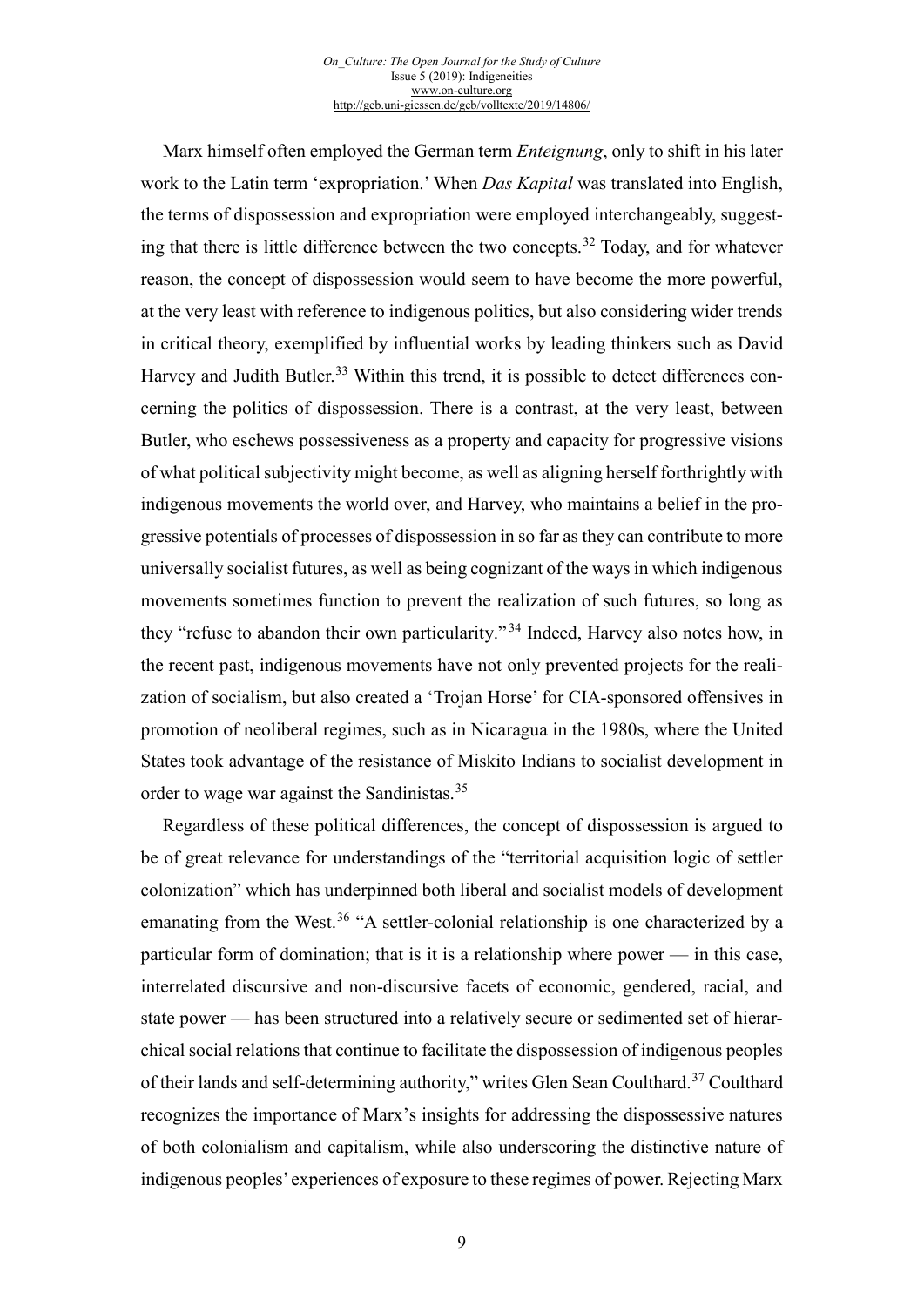would be a mistake for indigenous peoples, he maintains, arguing the necessity of revising the Marxian framework in conversation with the critical thought and practices of indigenous peoples themselves.[38](#page-23-25)

One crucial point for revision is that dispossession cannot be considered a process confined to a particular historical period, as Marx suggested it might. It is indeed on-going today, Coulthard maintains.<sup>[39](#page-23-26)</sup> Secondly, it cannot be considered, from an indigenous perspective at least, a necessary stage in the process of capitalist expansion, such that it provides the foundation for a subsequent developmental and progressive stage of socialism.[40](#page-23-27) Coulthard argues that Marx and Marxists have been mistaken in viewing colonialism as simply a feature of capitalism, and that it is necessary, by contrast, to focus on colonialism independently from capitalism, in order to comprehend the functions of dispossession from an indigenous perspective. The power relationship of a settler-state such as Canada to indigenous peoples has been fundamentally organized around the dispossession of their lands, and not the extraction of their labor.<sup>[41](#page-23-28)</sup> Crucially, as Coulthard also asserts, it is the dispossession of land, and not the extraction of labor, that continues to shape the dominant modes of indigenous resistance and critique.<sup>[42](#page-23-29)</sup> The theory and practice of indigenous resistance to colonialism has to be understood, he argues, as a struggle oriented around "the question of land."<sup>[43](#page-23-30)</sup> As many other indigenous scholars have argued, as a historical process and technique of power, this question has particular relevance for indigenous peoples because so much of indigenous knowledge and culture emanates from their relations to land.<sup>[44](#page-23-31)</sup> Being dispossessed territorially has meant being dispossessed of the very knowledge on which indigenous cultures and ways of being are based. Thus is it that the struggle against dispossession has to mean a struggle to foster systems of indigenous education premised on indige-nous knowledge and intelligence emanating from the land.<sup>[45](#page-23-32)</sup> The indigenous subject strengthens itself by recovering its relation to the land. Its knowledge and intelligence grows the more and better it is able to recover that relation.

Anger at having been dispossessed of one's own land pervades the literatures of indigenous peoples. It is an anger that is directed at what the Aboriginal thinker Aileen Moreton-Robinson names the White Possessive: that subject whose sense of belonging, home, and place in the world derives from the dispossession of "the original owners of the land,"<sup>[46](#page-23-33)</sup> including indigenous peoples such as her own, the Goenpul tribe, a part of the Quandamooka nation of Stradbroke Island in Queensland, Australia. Unlike other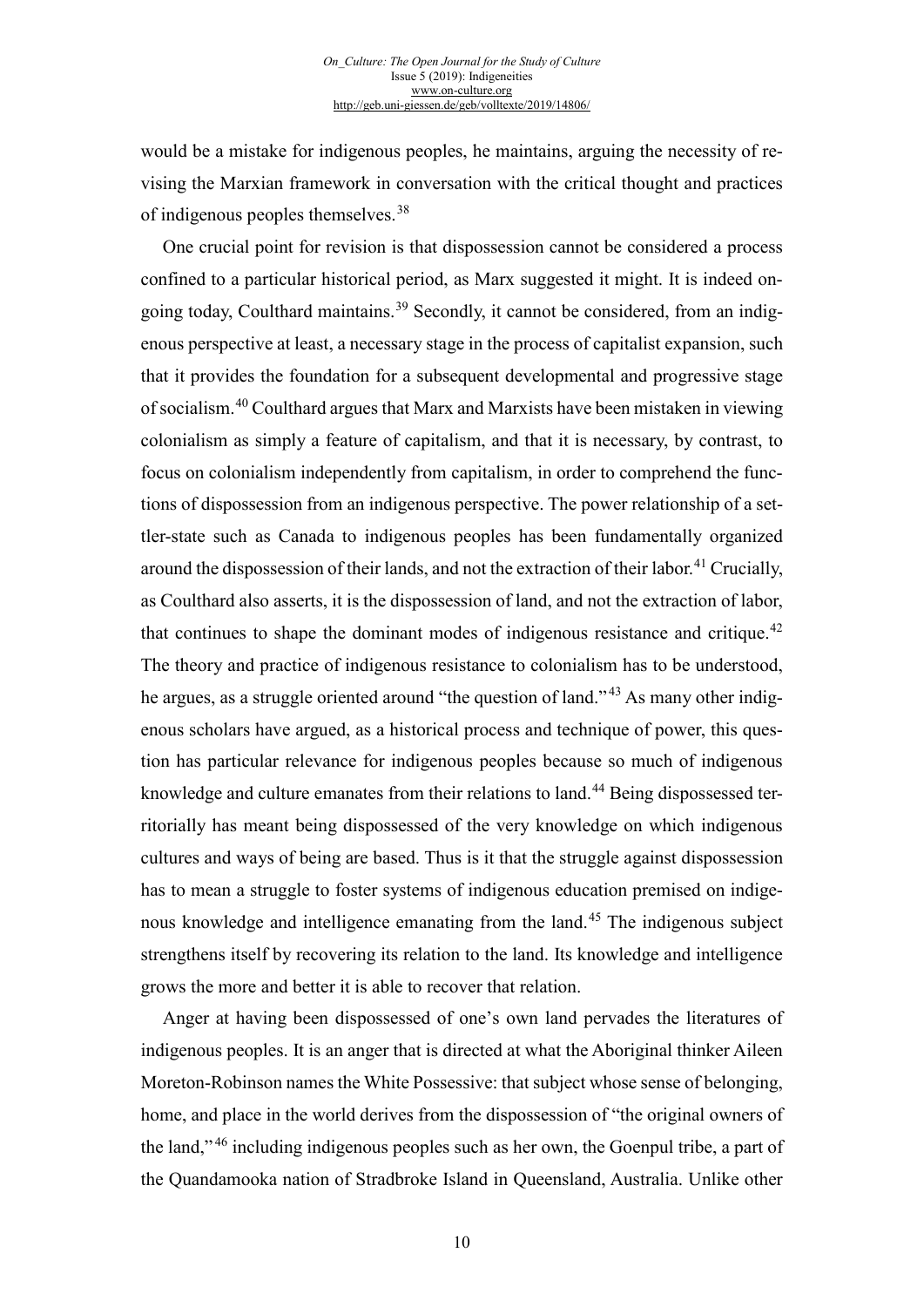exponents of indigenous critique, however, Moreton-Robinson does not reject the concept of possession altogether. Her critique is concerned with distinguishing between indigenous and Western accounts of who is the land's rightful possessor. She sees not simply a conflict between two different parties, but a struggle that pitches two conflicting concepts of possession against each other: on the one hand, the White Possessive, who subscribes to a liberal account of possession compatible with "the logic of capi-tal,"<sup>[47](#page-23-34)</sup> and on the other, an indigenous concept of possession, in its "incommensurable difference," based, as Moreton-Robinson asserts it to be, on "an ontological relation-ship with land."<sup>[48](#page-23-35)</sup> In claiming possession of the land, the indigenous subject also understands itself, in what might seem like a paradox, as belonging to the land. For this is what having an ontological relationship to land entails: You are part of the land as much as the land is part of you; you are not simply its transcendental possessor, in the supposedly non-ontological sense in which the White Possessive claims ownership.

Some ambiguity exists, then, as to whether the indigenous project implies their attempt to recover a prior relation of possession with land, on account of their being its rightful owners and 'ontologically' embedded in it, or whether it is a project based around the celebration of dispossession as such. The latter perspective is better expressed in the work of Jennifer Adese, who distinguishes more simply and clearly between indigenous peoples who "live with the land" and Westerners, who live in subor-dination and exploitation of it.<sup>[49](#page-23-36)</sup> In the words of one Metis elder quoted by Adese, Adrian Hope, "we belong to the land, the land does not belong to us."<sup>[50](#page-23-37)</sup> From the perspective of an indigenous community such as the Metis, it is simply not possible to possess land, irrespective of what Moreton-Robinson might say. The task is one of learning how to live with the land, in understanding that we are possessed by it. The conceit of the West, both historically and today, it is maintained in these strands of indigenous critique, is a belief in its ability to possess it.

The condition of being without possession of land, then, when seen from some influential indigenous perspectives, is not in itself to be decried. The problem is being dispossessed of the relation with land fundamental to indigenous subjectivity, knowledge, and intelligence. To a certain extent, this nuancing of the condition of dispossession and loss of land in indigenous critique contradicts the otherwise widely made assertion of the 'theft' of indigenous lands by colonial powers. What has been stolen is not simply the land, but a way of being in relation with land that is avowedly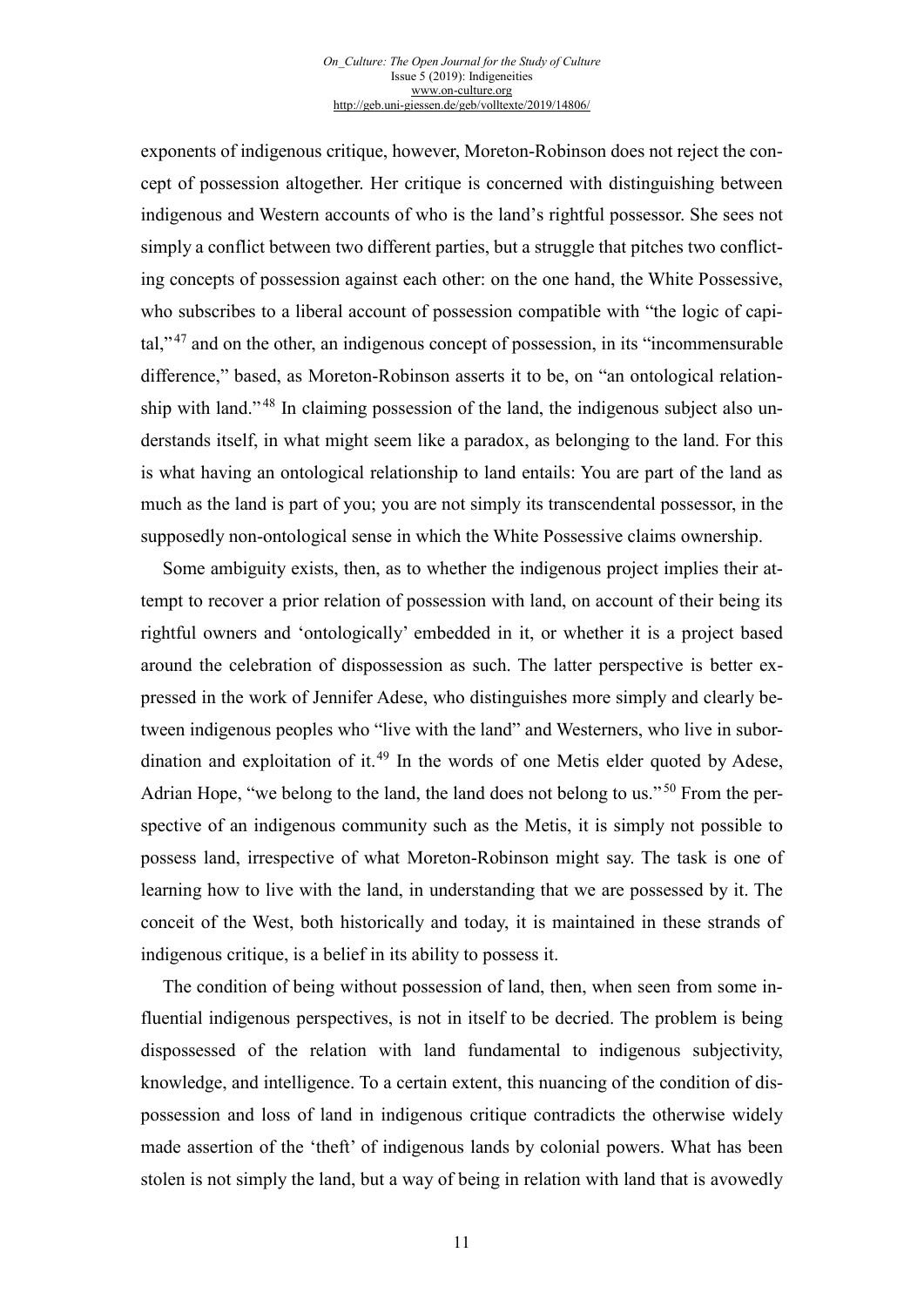not based on possession of land as such, and for this reason, 'loss' might be a better operative term than 'theft.'

It is also for this reason, perhaps, that the colonial dispossession of indigenous peoples has led not simply to arguments for the return of those lands to indigenous peoples, but an articulation of the experience and condition of indigenous dispossession itself as a basis on which to theorize both their subjectivity under conditions of colonialism and political subjectivity on a universal scale. Such thinking is encountered forcefully in Judith Butler and Athena Athanasiou's *Dispossession*. [51](#page-23-38) Their project is to consider dispossession both as an act, "as one way that subjects are radically de-instituted," and also as an attribute of the subject which offers a counter-movement to the forces of dispossession.<sup>[52](#page-23-39)</sup> In other words, in addressing the histories and continuing realities of a form of power which dispossess indigenous peoples and others groups, they want to contest it on these deeper terrains of its subject-formations. The problem they identify is that not simply of the right to dispossess, but the assumption of possession at the heart of the liberal subject: the assumption of having transcended nature that was crucial to the distinction between colonizing and colonized subjects. Butler and Athanasiou want to avoid any avowal of a subject which "possesses itself and its object world, and whose relations with others are defined by possession and its instrumentalities" in the development of struggles against regimes of power which serve to dispossess in-digenous peoples.<sup>[53](#page-23-40)</sup> "Prizing the forms of responsibility and resistance that emerge from a 'dispossessed' subject," they underline their awareness that "dispossession con-stitutes a form of suffering for those displaced and colonized."<sup>[54](#page-23-41)</sup> For this reason, they express solidarity towards those indigenous peoples who have been historically dispossessed of their lands, accompanied by a normative gesture of constraint upon the indigenous, lest they seek recourse to the forms of possessive individualism Butler and Athanasiou otherwise identify with colonizers. "How to become dispossessed of the sovereign self and enter into forms of collectivity that oppose forms of dispossession that systematically jettison populations from modes of collective belonging and justice" is thus their question.<sup>[55](#page-23-42)</sup>

Likewise, it is the question of how to oppose forms of dispossession in ways that function doubly to produce dispossessed forms of subjectivity.<sup>[56](#page-23-43)</sup> Too many social and political struggles against dispossession are thought to perpetuate the same logic of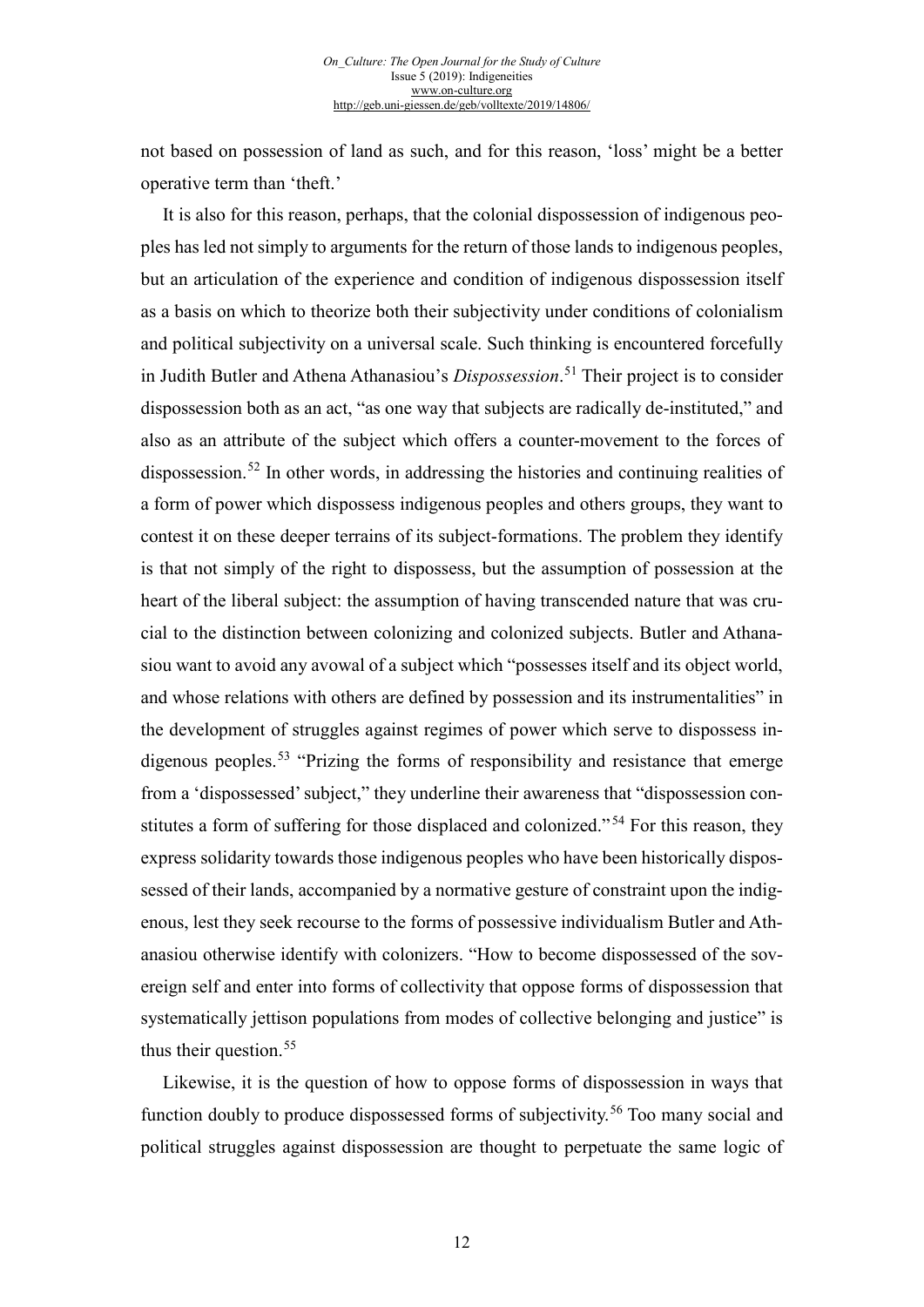possession that accounted for the original dispossession from which those struggles emerged. As Libby Porter expresses it,

the social field of rights-based struggle becomes stuck in a mode that seeks parity only within the frame of liberal 'possessive individualism'. Rights under this conception are a bundle of things that can be possessed, held, alienated and ex-changed, and express the positionality of a possessing unitary subject.<sup>[57](#page-23-44)</sup>

The project of liberalism, taken to be that not merely of dispossessing peoples of their lands for liberal development, but of reconstituting those peoples as liberal, requires that they too partake in the logic of possession, becoming themselves possessive subjects who claim rights to property and procedures consistent with their liberalization. This invitation to become possessive, partake in the logic of possession, and emerge a fully-fledged liberal subject has to be refused. Indeed, one could summarize the thrust of a wide range of critiques, deriving from postcolonial theorists and critical indigenous scholars, as expressing the urgency of this refusal, including pre-eminent authors such as Porter, Pasternak, Coulthard, Moreton-Robinson, Simpson, and Nichols.<sup>58</sup>

In many ways, this critique still lives in and off the shadow of Fanon. Since Fanon, at the very least, we have known that the invitation is not what it seems to be. One cannot move from colonized to liberal subject without conceding fully to one's subjugation to the colonial schema. The sustainability of colonial power depends on the ca-pacity to transform the colonized population into subjects of imperial rule.<sup>[59](#page-23-46)</sup> Liberation from colonial subjugation requires the colonial subject to wage war on that schema itself.<sup>[60](#page-23-47)</sup> Embracing the logic of possession cannot work, therefore, as a mode of resistance to liberal colonialism. It does not work to produce justice even in the most naive senses. When peoples have been dispossessed of the lands on which they live, or as is often the case nowadays, displaced from one place of abode to another, the ability to come into possession of another land, or another place, simply does not do justice to the loss experienced. "There is no genuine space in compensation payment calculus to attend to the loss and grief of a neighbourhood abandoned, the bulldozing of a home, the erasing of memories or the shattering of lives," as Porter argues.<sup>61</sup>

Of course, as Porter admits, this critique does not quite apply in the case of indigenous claims. It is, as she expresses it succinctly,

a different manifestation of a possessory calculus at work in the recognition politics around indigenous land rights, for clearly indigenous claims are intrinsically linked to particular spaces. The whole notion of indigenous property is that it is inalienable, and cannot be traded for another locale on the planet. $62$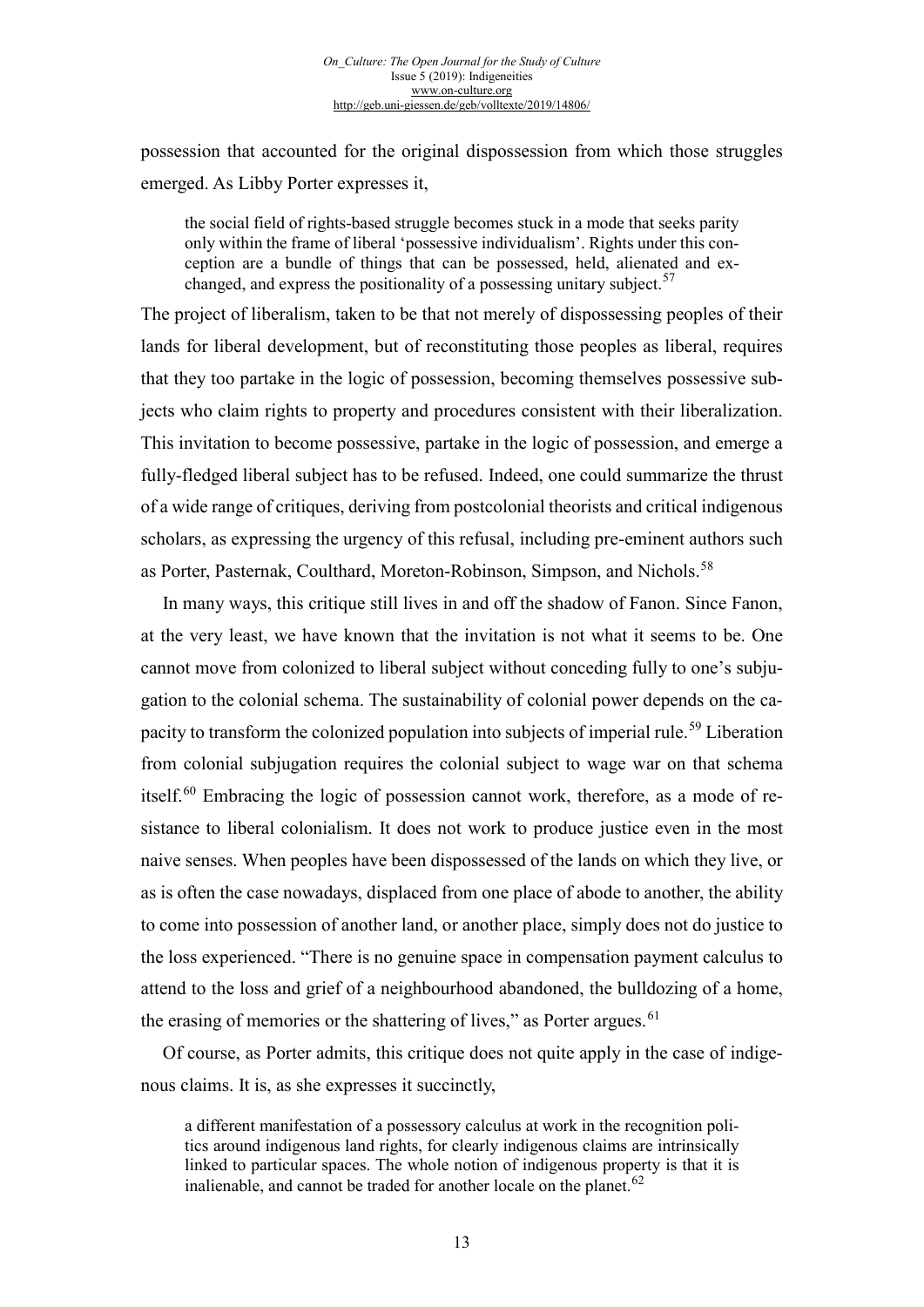The struggles of indigenous peoples to re-possess their lands through the claiming of indigenous title rights is real and ongoing, and meeting with some success — in Australia, for example. The royalties being paid to title-owning indigenous people by mining companies has led to a growing Aboriginal middle class. Of course, success here is measured simply in terms of the socio-economic betterment of Aboriginal peoples under market conditions: their abilities to exploit their possessions through trade with other market actors, particularly resource-seeking extractive industries. This fact remains deeply problematic for anyone concerned with the deeper political problem of the growing entrenchment of liberalism and the underlying colonization of the indigenous.

Similar problems and dynamics have been observed in the Canadian context by Shiri Pasternak, who describes the ways in which indigenous struggles against the legacies of colonialism, and in particular attempts to overhaul the Indian Act in Canada, involve indigenous groups taking political positions, which only serve to entangle them further with neoliberal logics of possession.<sup>[63](#page-23-50)</sup> The lack of private property rights on Indian reserves deprives indigenous groups of access to home mortgages, and therefore credit, which in turn excludes them from the market economy, it is argued by some representatives of indigenous communities in Canada. $64$  In these terms, the struggle for indigenous enfranchisement asserts a logic of the right to possession, which in turn subjects indigenous groups to neoliberal governance.<sup> $65$ </sup> Opposition to dispossession is thus believed to require a different mode of engagement; something other than a mere struggle for possession.

In Pasternak's view, the key difference is between collective and individual rights of possession, and the struggle between collective and individual rights of possession is the key terrain on which larger struggles against settler colonialism take place today.[66](#page-23-53) The struggle of indigenous groups to overcome the forms of poverty they have been subject to by colonialism has to avoid falling into the neoliberal traps that promise economic enfranchisement through the degradation of the very collectivities that constitute indigeneity. Colonialism is presented within the imaginaries of such promises as simply the denial of access to the market economy, and thus neoliberalism is able to present itself as an anti-colonial force.<sup>[67](#page-23-54)</sup>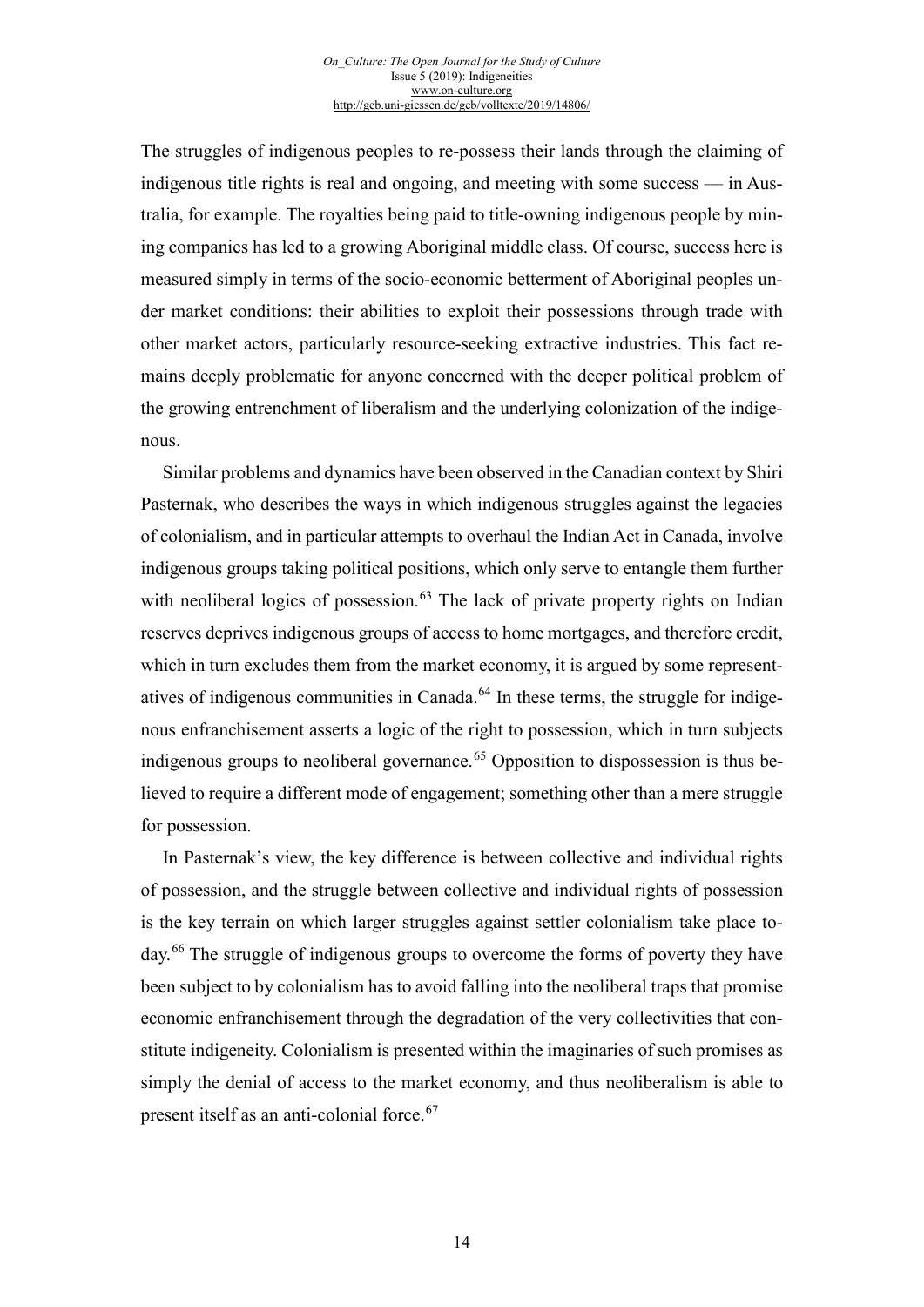## **4\_Performativity?**

Butler and Athanasiou call this non-entrapped form of politics "performative." Performativity describes how dispossessed subjects produce themselves as political subjects in the contexts of their dispossession without resorting to an assertion of a selfpossessed and possessive subject.[68](#page-23-55) It is a politics, they argue, which applies to and can be found among a remarkably wide variety of subject positions: indigenous peoples dispossessed of their land, but also refugees and the stateless, the *sans papiers*, and migrant laborers, as well as sexual minorities such as transgender people, "dispossessed by regimes of gender and sexual normativity." [69](#page-23-24) Regardless of the normative constraint against becoming-possessive, these are groups whose precarious conditions prevent, in actuality, an assertion of "the logic of possession."<sup>[70](#page-23-25)</sup> The performative emerges, they argue, "precisely as the specific power of the precarious — unauthorized by existing legal regimes, abandoned by the law itself — to demand the end to their precarity."<sup>[71](#page-23-26)</sup>

Butler and Athanasiou discuss a certain number of concrete instances of performativity: the singing of the United States national anthem in Spanish by undocumented immigrants in the streets of Los Angeles in  $2006$ ,<sup> $72$ </sup> the street demonstrations and selfimmolations in Morocco and Tunisia in 2010 and 2011, which contributed to the revo-lutions of the Arab Spring,<sup>[73](#page-23-28)</sup> hunger strikes,<sup>[74](#page-23-29)</sup> the marches of women across the deserts of Northern Mexico to protest rapes occurring there,<sup>[75](#page-23-30)</sup> the performance art of Regina Jose Galindo.<sup>[76](#page-23-31)</sup> All of these are held up as instances of peoples dispossessing them-selves in order to dispossess coercive powers.<sup>[77](#page-23-56)</sup> Other instances discussed and theorized by scholars of performativity include naked blogging, such as that by the Egyptian Aliaa Magda Elmahdy, whose posting of pictures of herself in the nude is seen to have contributed not just to the Egyptian revolution of 2011, but to a reconfiguration of the body politic and a re-imagining of the theater of the political.<sup>[78](#page-23-57)</sup> The use of public nudity by the Femen movement, including their mobilization against Islamic oppression through the "international topless jihad day," is also discussed in this framework.<sup>[79](#page-23-34)</sup> We might also think of the poignant acts of self-dispossession occurring right now on Mediterranean shores, where people open their homes to refugees dispossessed by warring regimes in Syria and elsewhere.

What all such instances have in common, Butler and Athanasiou argue, is that "rather than implying a transcendent euphoria of effective will or redemption," their per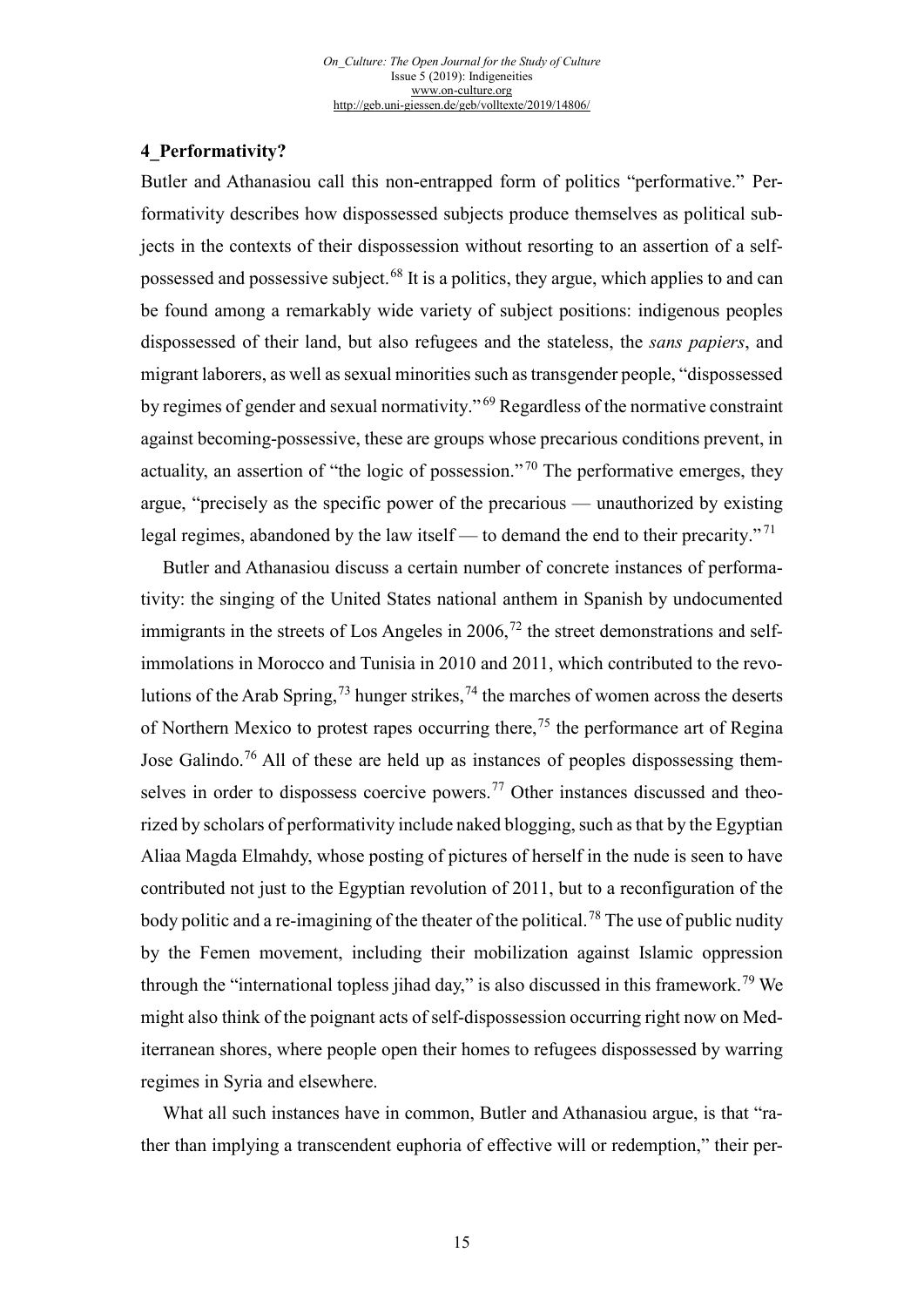formance "pertains to the ordinary and extraordinary forces of endurance and survival." [80](#page-23-58) This is not a politics which aims to constitute a subject of possession, but one that (re-)produces its dispossession while also seeking to displace present regimes of dispossession through "a labor of sensing, imagining, envisaging, and forging an alter-native to the present,"<sup>[81](#page-23-59)</sup> an alternative grounded in the condition and subject of dispossession. How, indeed, to dispossess the dispossessed of any desire to become the possessor is the deeply ironic and paradoxical task they set themselves. In this sense, whatever the authors might discursively claim, their work is also an argument for dispossession in the negative sense they claim to oppose. It presupposes a politics that can only function through modes of dispossession performed upon peoples, and not simply in opposition to it. It is a politics which constructs a particular kind of body, a body which is obdurate, persistent, insistent on its continuous and collective thereness, organized without hierarchy, enacting its message performatively through the occupation of public space and the display of this body, individually as well as collectively, only. It is not a body that can ever or will ever master the space it occupies.

The argument, of course, is that this way of performing political subjectivity is necessary as a turn away from and against the liberal tradition of thinking and practicing political subjectivity, based as it supposedly has been on the assumption of a body which masters, possesses, and improves the space it occupies. Instead, we have to grasp the body as a thing which performs a poiesis in space, where poiesis is understood to be a double movement involving both de-subjugation and self-making. This understanding of the body, or indeed 'the subject' as such, derives from Butler's interpretation of Foucault's account of the subject, whereby poiesis is said to be the central practice in and of subject formation. Poieis is central to the mode of existence of the subject, Butler argues, which must risk itself in making itself in order to de-subjugate itself from particular regimes of truth.<sup>[82](#page-23-60)</sup> This is not a theory of the subject as transcendent or masterly or in possession of itself or others. Rather, it posits the idea that there can be no formation of self or subject outside of subjugating modes of subjectivation. The subject is always, regardless of its capacities to make itself, orchestrated by power.  $83$ 

In the work of Butler and others, we can see that the indigenous subject is undergoing a transformation. No longer construed simply as a subject which calls for political solidarity in a struggle against colonial or neoliberal domination in order to assert its repossession of worlds of which it has been robbed, it is now seen to perform a new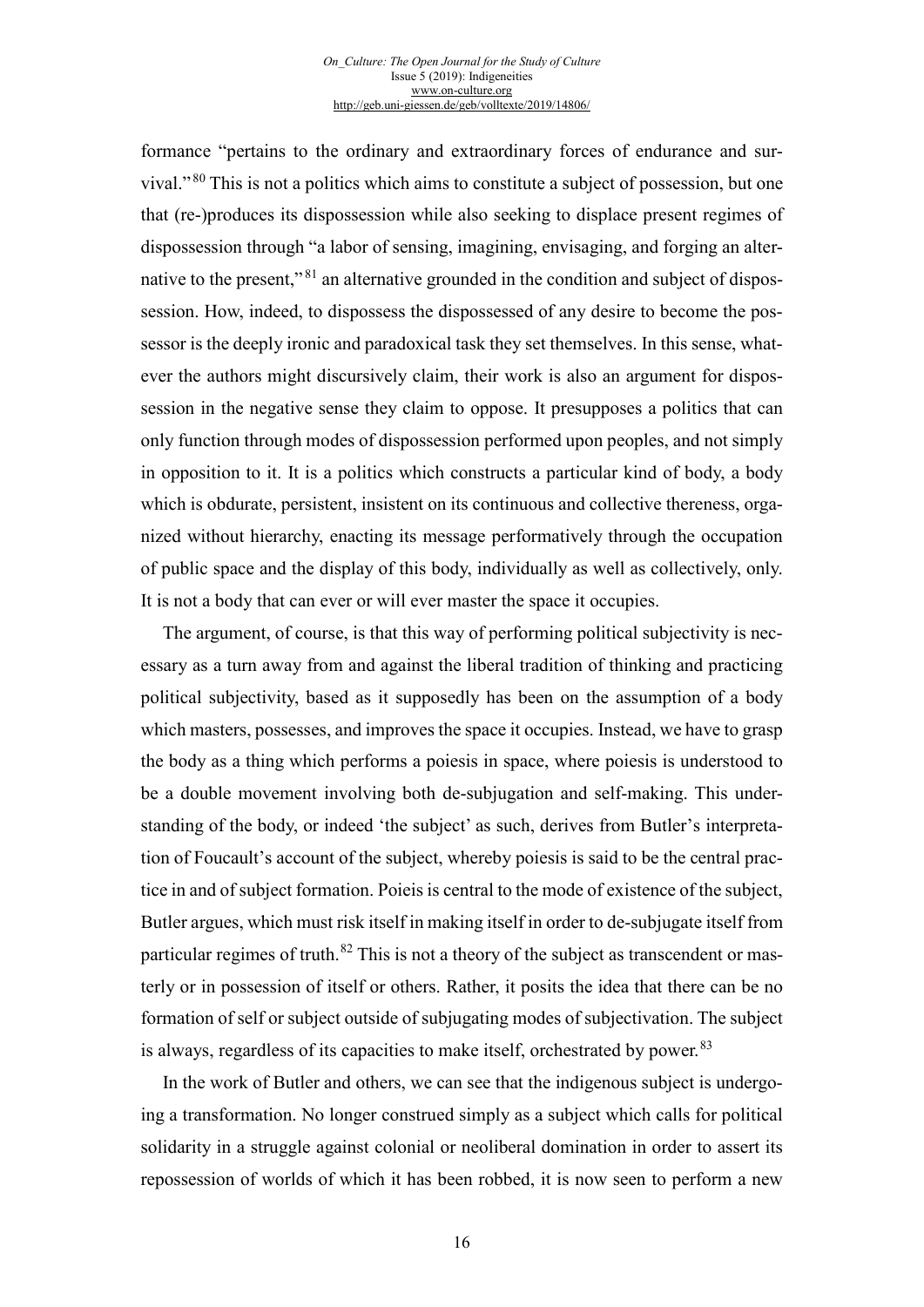understanding of politics and ontology through a way of being dispossessed that challenges hegemonic ways of asserting possession. Here, it is not resistance, but defeat itself that is celebrated.<sup>[84](#page-23-62)</sup> The indigenous subject is not to be conceptualized in terms of what worlds it might stake a claim for, but in terms of what it has been turned into by the very regimes that have exploited it.

#### **5\_Reclaiming Possession**

As a concept, possession also has, of course, spiritual connotations. We speak of someone possessed by spirits, by ideas, by passions, or simply by forces that move him or her this way or that. It is an embodied state that we associate with a range of ways of being. In the worlds of indigenous peoples, there are many instances of shamans and sorcerers, figures who developed and employed practices of such possession to achieve various ends. The world of the indigenous is not merely made up of plants, animals, nature, and ecosystems, as is so often presupposed by indigenous critique, nor is the task with respect to the world simply to learn to accept our being possessed by that world. The world is there, in the words of Don Juan, the Yaqui Indian sorcerer, encountered by the great anthropologist, Carlos Castaneda, "to be stopped." [85](#page-23-63)

Castaneda's study of Don Juan is controversial due to the questionable nature of the ethnographic research on which it was based, but authoritative voices in the field of anthropology have credited it with being among the greatest works the discipline has produced, precisely because of how it deploys the imagination as method.<sup>[86](#page-23-64)</sup> For the purposes of this essay, it is of great relevance for its illustration of the conflict between different ways of becoming indigenous. When Castaneda seeks out Don Juan in Arizona, it is to learn from him about plants. $87$  Castaneda is convinced Don Juan, as a holder of indigenous knowledge, knows a great deal about certain plants, which can be of relevance to his anthropological research. Don Juan dismisses this interest of his inquisitor, saying "there is nothing to learn about plants, because there is nothing to say about them." [88](#page-23-66) He denies Castaneda's desire to learn in the manner fundamental to Western interests in indigenous knowledge today. There is a vast gulf between the model of subjectivity and form of knowledge imparted by Don Juan and that which today's self-appointed representatives of indigenous knowledge offer us. For Robin Wall Kimmerer, for example, the future of the human species depends fundamentally on its abilities not just to learn about plants, but to learn from plants. Plants themselves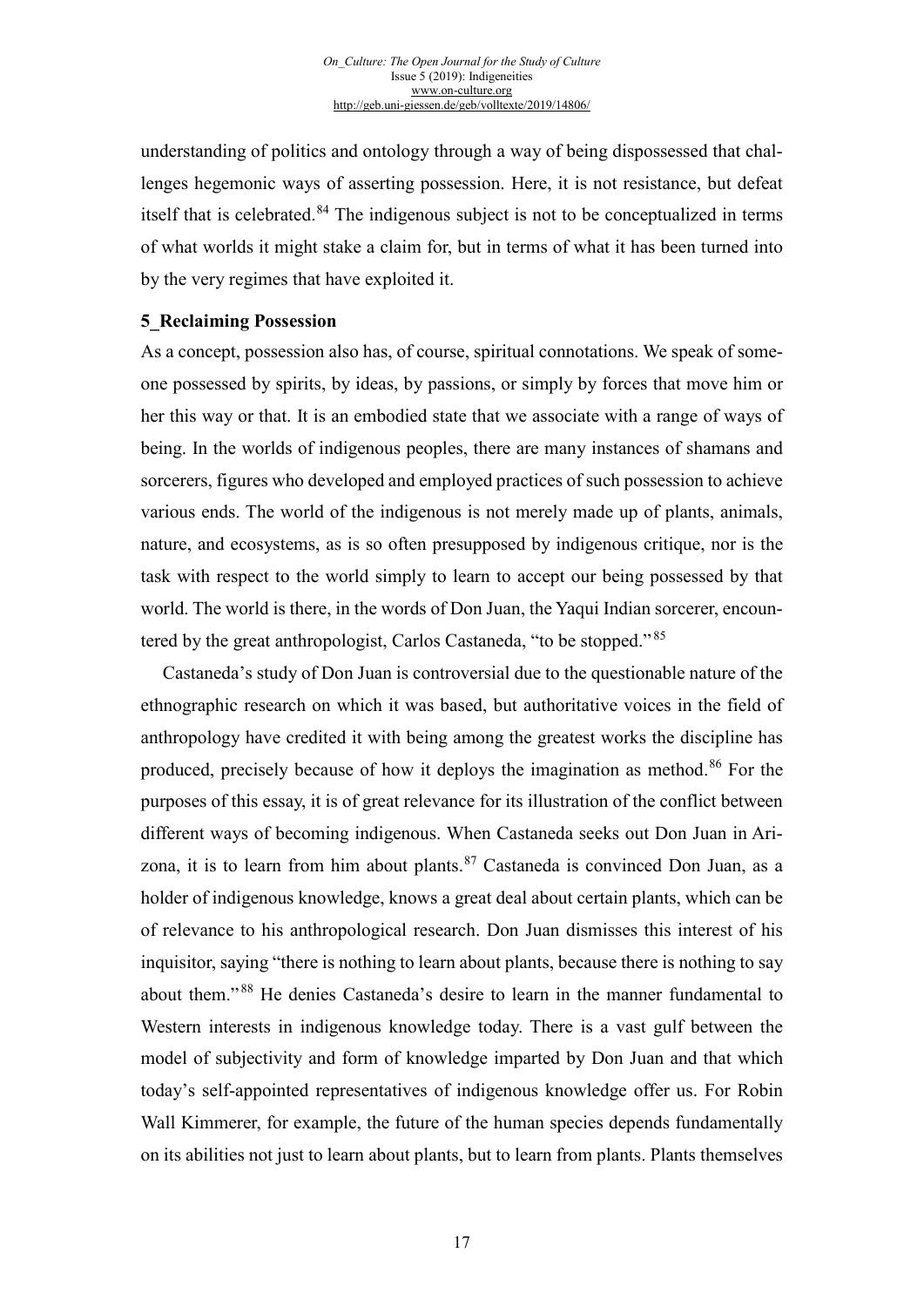are the holders of the deepest wisdom, she maintains, and can potentially teach us how to live: "Their wisdom is apparent in the way that they live. They teach us by example. They've been on the earth far longer than we have been, and have had time to figure things out."<sup>[89](#page-23-67)</sup>

Don Juan, like Wall Kimmerer, is interested in what can be known of this world, and how indeed one can learn to live, for such learning is a project and an art. Yet when pressed by Castaneda on his knowledge of the plants of this world, Don Juan rebuffs his interrogator. This is not to say that Don Juan rejects Castaneda; rather, he wants to engage the ethnographer on the subject of the world in a different way. The world Don Juan is interested in discussing is not the biological world of flora and fauna, knowledge about which has become so strongly associated with indigenous peoples, and to questions about which he reacts with "despair and disbelief," [90](#page-23-68) but the psychic world of the subject, and the faculties of will and practices of power through which the human can subdue it. Don Juan will instruct his inquisitor in how to stop that world.<sup>[91](#page-23-69)</sup> There is nothing dispossessed in Don Juan. He possesses the world, not the other way around. Castaneda himself, the ethnographer, enters into his possession, entrapped by the old Indian.[92](#page-23-70) Don Juan will instruct Castaneda, not in the knowledge of plants, but in techniques of the self, and especially in the arts by which one can avoid becoming possessed by others. The teachings of Don Juan are a master class in the development of autonomy and freedom from others.

The first lesson Don Juan gives Castaneda in this vein is in "erasing personal his-tory."<sup>[93](#page-23-71)</sup> Don Juan describes how he, like so many indigenous peoples, had a "terribly" strong attachment" to his own history and to that of his Yaqui people.<sup>[94](#page-23-72)</sup> Castaneda the ethnographer tries to pin him down: "You are a Yaqui. You can't change that," he says.<sup>[95](#page-23-73)</sup> "Am I?" Don Juan replies. "You don't know what I am… You will never know who or what I am, because I don't have a personal history."<sup>[96](#page-23-74)</sup> Don Juan's lesson in the erasure of one's history is deliberately aimed, as he explains, at avoiding being trapped by others, averting the danger of being pinned down and caught in the discursive framings of others.[97](#page-23-75) Questions about one's history are "a bunch of crap." [98](#page-23-76) This is not a practice of the Yaqui people, but of Don Juan alone, in disregard of his ethnic identity and any affiliation to a people. Erasing our histories makes us "free from the encumbering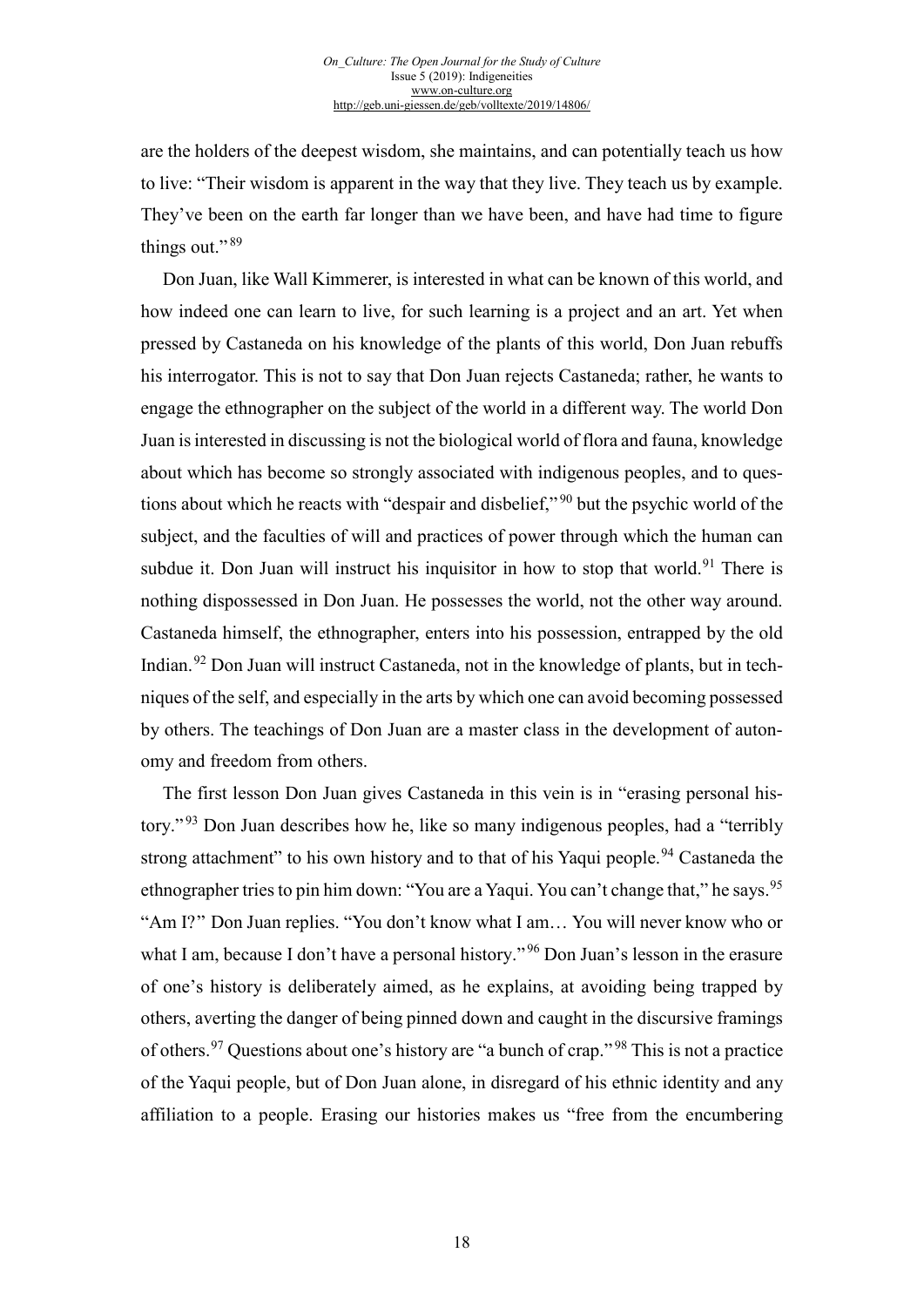thoughts of other people."<sup>[99](#page-23-0)</sup> Instead of playing into the traps of identities and the discursive framings of others, Don Juan maintains it is best to "build up a fog around yourself" and cultivate "the ultimate freedom of being unknown."<sup>[100](#page-23-77)</sup>

Throughout contemporary indigenous critique, we encounter the claim that indigenous subjectivity is defined by a sense of the interconnectedness of the self to others. The life histories of indigenous peoples are said to "show a moral ordering of sociality that emphasizes mutual support and concern." [101](#page-23-78) Don Juan, in contrast to this dominant image of the indigenous subject, emphasizes the importance of disconnection as life practice and as the basis of ethics. "Your friends, those who have known you for a long time, you must leave them quickly," he advises Castaneda.<sup>[102](#page-23-79)</sup>

What Don Juan is really concerned with is truth: the search for it, and the ability of the subject to align itself with its own truths, to act without doubt or remorse. "I have no doubts or remorse," he says, "everything I do is my decision and my responsibility," because in this world "there is no time for regrets or doubts. There is only time for decisions." [103](#page-23-80) Don Juan seeks to free the self from doubt and attain the power of decision which is the hallmark of sovereign subjectivity. This is the major source of inequality between Don Juan and Castaneda: not the knowledge of plants which Castaneda seeks out the Indian for, but the powers of decision, as well as perception, which distinguish Don Juan's relation to the world from that of the anthropologist. If Don Juan is to be the anthropologist's informant, he will reveal only how to achieve a powerful relation to the world and become "a hunter and a warrior," in distinction to "the pimp" Castaneda, an impoverished subject who does not know how to fight his own battles, but only those of other peoples.<sup>[104](#page-23-24)</sup> Is hunting the way of the Yaqui Indians, asks Cas-taneda. Don Juan replies in the negative.<sup>[105](#page-23-25)</sup> It is pointless to try to reduce the ways of relating to the world Don Juan describes to his indigeneity. It is simply a superior way of being, one which creates its own "world of precise acts and feelings and decisions." $106$ 

## **6\_Conclusion**

Indigeneities are widely constructed as emanating not only from the experience of dispossession in the past, but as ways of being in the world grounded positively in dispossession, and which offer themselves as antagonistic alternatives to Western ways of being, which are grounded aggressively in possessiveness of land, self, and others. This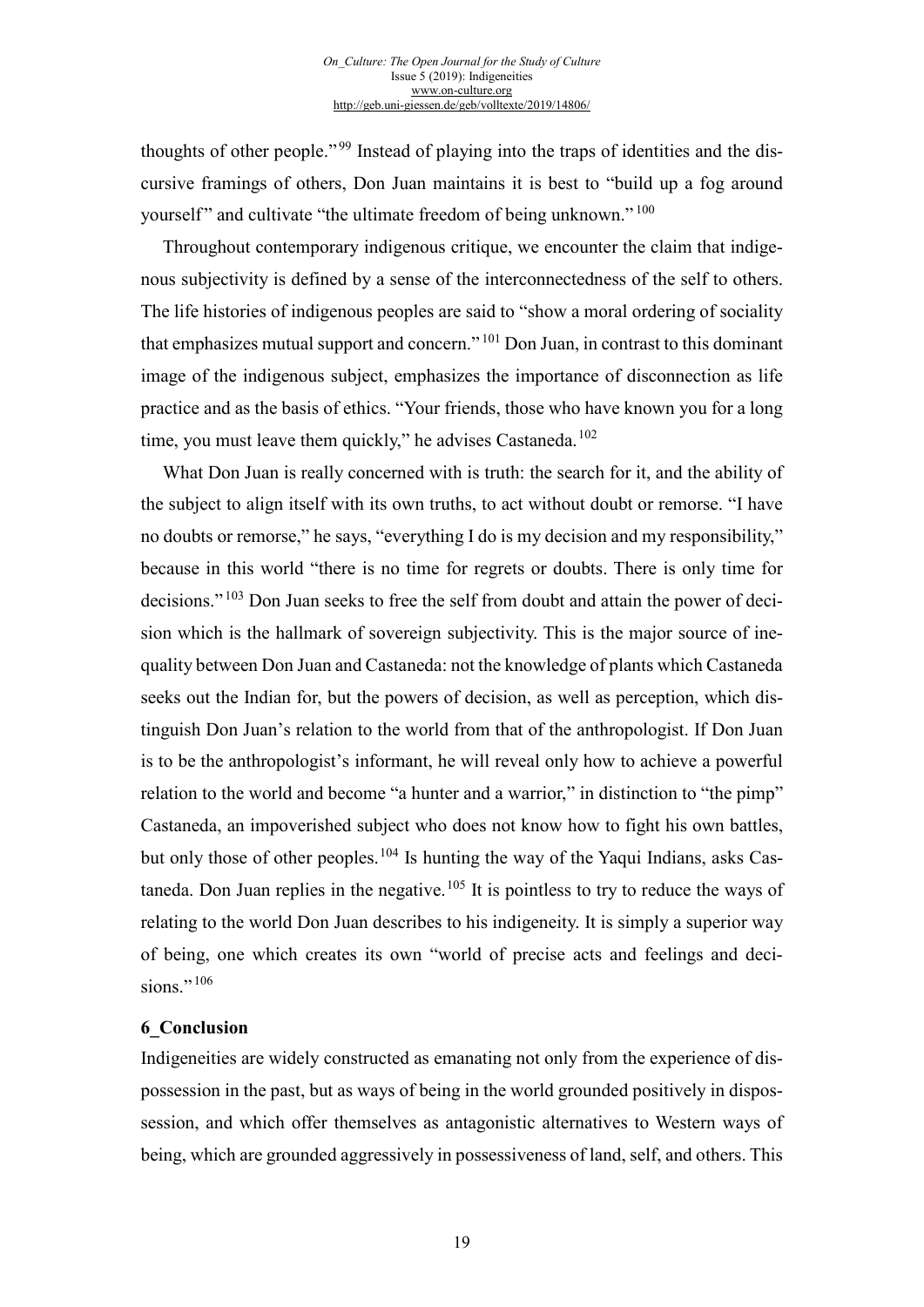essay has argued that the opposite is true, that our present condition is of being governed by regimes of power, emanating from the West, whose strategy depends on the production of dispossessed and non-possessive subjects. The task is to reclaim possession for ourselves and to reject these discourses of entrapment. In doing so, we can yet learn much from minor traditions of thought and practice among indigenous peoples, both mythic and real, which in contrast to today's dominant discourses on indigeneity, insist on the integral importance of possession as a foundation for not just political subjectivity, but human ways of being as such. Whether indigenous or non-indigenous, the task is the same: to avoid being trapped by power and instead learn to hunt it, and to cultivate the ultimate freedoms of autonomy and self-possession.

## **\_Endnotes**

- 1 Sarah M. Wiebe, "Emergency Life and Indigenous Resistance: Seeing Indigenous Resistance through the Prism of Political Ecology," in *Biopolitical Disaster*, eds. Jennifer Lawrence and Sarah M. Wiebe (London/New York: Routledge, 2017), 139–157, here: 149–151; Laura Rival, "The Resilience of Indigenous Intelligence," in *The Question of Resilience: Social Responses to Climate Change*, ed. Kirsten Hastrup (Copenhagen: The Royal Danish Academy of Sciences and Letters, 2009), 293–313.
- 2 Audra Simpson, *Mohawk Interruptus* (Durham, NC: Duke University Press, 2014), 2.
- 3 Rauna Kuokkanen, *Reshaping the University: Responsibility, Indigenous Epistemes, and the Logic of the Gift* (Vancouver: UBC Press, 2007), xvii.
- 4 Kuokkanen, *Reshaping the University*, xviii.
- 5 Robin Wall Kimmerer, *Braiding Sweetgrass: Indigenous Wisdom, Scientific Knowledge, and the Teaching of Plants* (Minneapolis: Milkweed Editions, 2013), x.
- 6 Wall Kimmerer, *Braiding Sweetgrass*, 207.
- 7 Wall Kimmerer, *Braiding Sweetgrass*, 9.
- 8 Elizabeth Povinelli, *Geontologies: A Requiem to Late Liberalism* (Durham: Duke University Press, 2016), 82.
- 9 Jennifer Adese, "Spirit Gifting: Ecological Knowing in Metis Life Narratives," in *Decolonization: Indigeneity, Education & Society* 3.3 (2014), 48–66, here: 61.
- 10 Rebecca Solnit, *A Field Guide to Getting Lost* (Edinburgh: Canongate, 2017), 17.
- 11 Dorothy D. Lee, "Notes on the Conception of the Self among the Wintu Indians," in *The Journal of Abnormal and Social Psychology* 45.3 (1950), 538–543, here: 538.
- 12 Solnit, *A Field Guide to Getting Lost*, 17–25.
- 13 Carlos Castaneda, *Journey to Ixtlan: The Lessons of Don Juan* (London: Penguin, 1972), 15–243.
- 14 Castaneda, *Journey to Ixtlan*, 20.
- <sup>15</sup> The argument I am making in this and the following section concerning dispossession was developed in an earlier article I coauthored with David Chandler, "'Being in Being:' Contesting the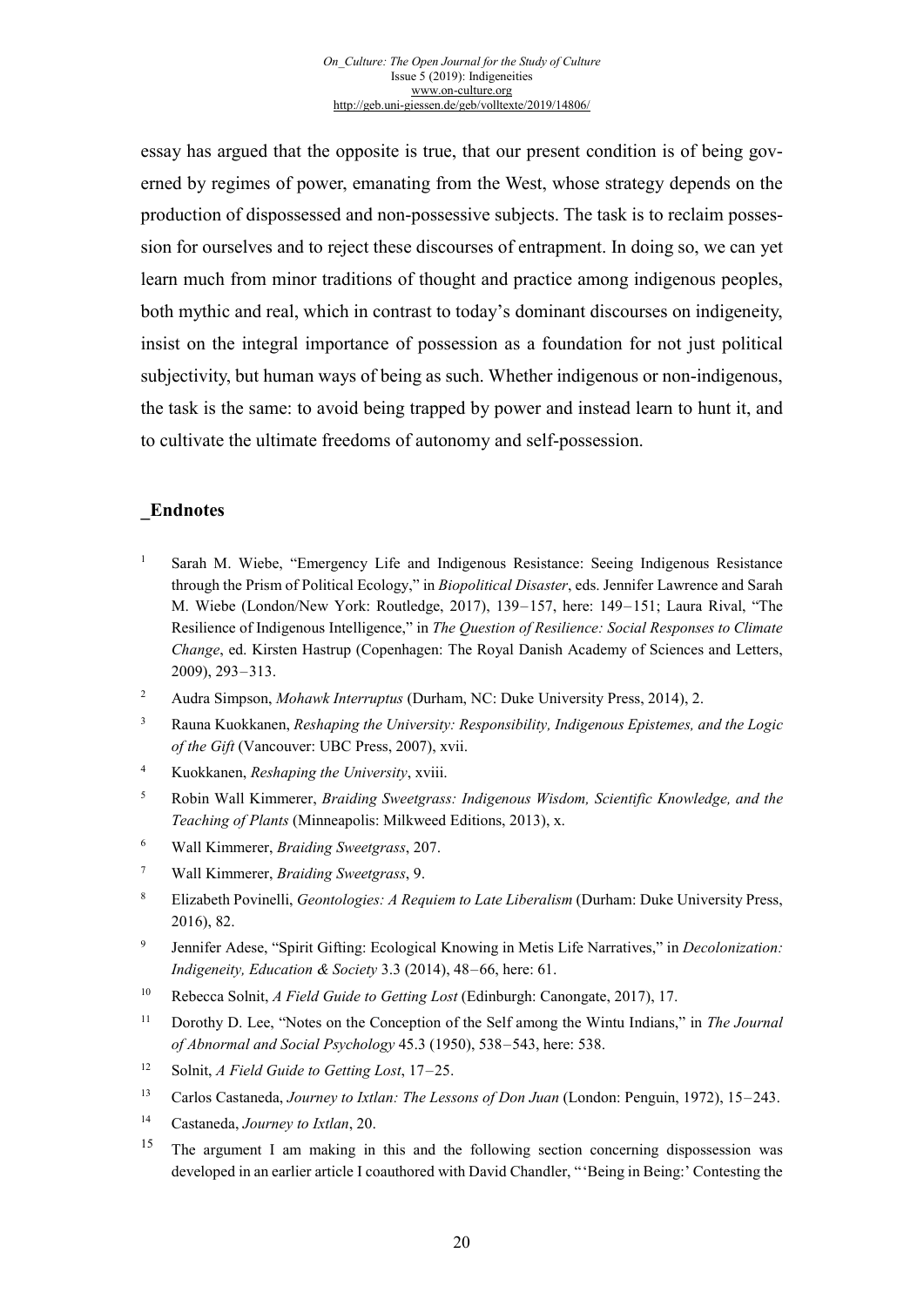Ontopolitics of Indigeneity," in *The European Legacy* 23.3 (2018), 251–268. This essay is an attempt to develop the analytic and theory of the discourse of possession further and thus draws directly on that earlier text. It will be revisited and redeveloped again in our forthcoming book, *Becoming Indigenous: The Ontopolitics of the Anthropocene* (Rowman & Littlefield).

- <sup>16</sup> I am speaking about the philosophical and political-theoretical tradition of liberalism in Europe. In the United States, of course, 'liberalism' is often invoked to refer to social democracy, which is another thing altogether.
- 17 Domenico Losurdo, *Liberalism: A Counter-History* (London/New York: Verso Press, 2016), 320; see also Shmuel Lederman, "Making the Desert Bloom: Hannah Arendt and Zionist Discourse," in *The European Legacy* 21 (2016), 393–407.
- 18 John Locke, *Second Treatise of Government* (Oxford: Oxford University Press, 2016), 18.
- 19 Locke, *Second Treatise of Government*, 20.
- 20 Lederman, "Making the Desert Bloom."
- 21 Locke, *Second Treatise of Government*, 22.
- <span id="page-20-0"></span>22 Joanne Barker, "The Corporation and the Tribe," in *The American Indian Quarterly* 39.3 (2015), 243–270; Aileen Moreton-Robinson, *The White Possessive: Property, Power and Indigenous Sovereignty* (Minneapolis: University of Minnesota Press, 2015); Shiri Pasternak, "How Capitalism Will Save Colonialism: The Privatization of Reserve Lands in Canada," in *Antipode* 47.1 (2015), 179–196; Glen Coulthard, *Red Skins, White Masks: Rejecting the Colonial Politics of Recognition*  (Minneapolis: University of Minnesota Press, 2014).
- 23 Robert Nichols, "Theft is Property! The Recursive Logic of Dispossession," in *Political Theory*  1.26 (2017), 3–28, here: 8–9. References are to the online first version of this article.
- <sup>24</sup> Karl Polanyi, *The Great Transformation: The Political and Economic Origins of Our Time* (Boston: Beacon Press, 2001), 187–188.
- 25 Polanyi, *The Great Transformation*, 187.
- 26 Polanyi, *The Great Transformation*, 302.
- <sup>27</sup> Jean-Jacques Rousseau, "Discourse on the Origin and the Foundations of Inequality among Men," in *The Discourses and Other Early Political Writings*, ed. Jean-Jacques Rousseau (Cambridge: Cambridge University Press, 1997), 171.
- 28 Nichols, "Theft is Property," 5.
- 29 Karl Marx, *Capital: Volume 1* (London: Penguin, 1976), 928–930.
- 30 Marx, *Capital*, 928–929.
- 31 Marx, *Capital*, 929–930.
- <sup>32</sup> Nichols, "Theft is Property," 6.
- 33 David Harvey, *The New Imperialism* (Oxford: Oxford University Press, 2013), 137–182; David Harvey, *A Brief History of Neoliberalism* (Oxford: Oxford University Press, 2005), 178–179; Judith Butler and Athena Athanasiou, *Dispossession: The Performance in the Political* (Cambridge: Polity, 2013). Robert Nichols observes this trend in his article "Theft is Property" though without exploring it in any detail or attention to the vast differences between the approaches of Butler and Harvey.
- 34 Harvey, *The New Imperialism*, 179.
- 35 Harvey, *The New Imperialism*, 165.
- 36 Nichols, "Theft is Property," 9.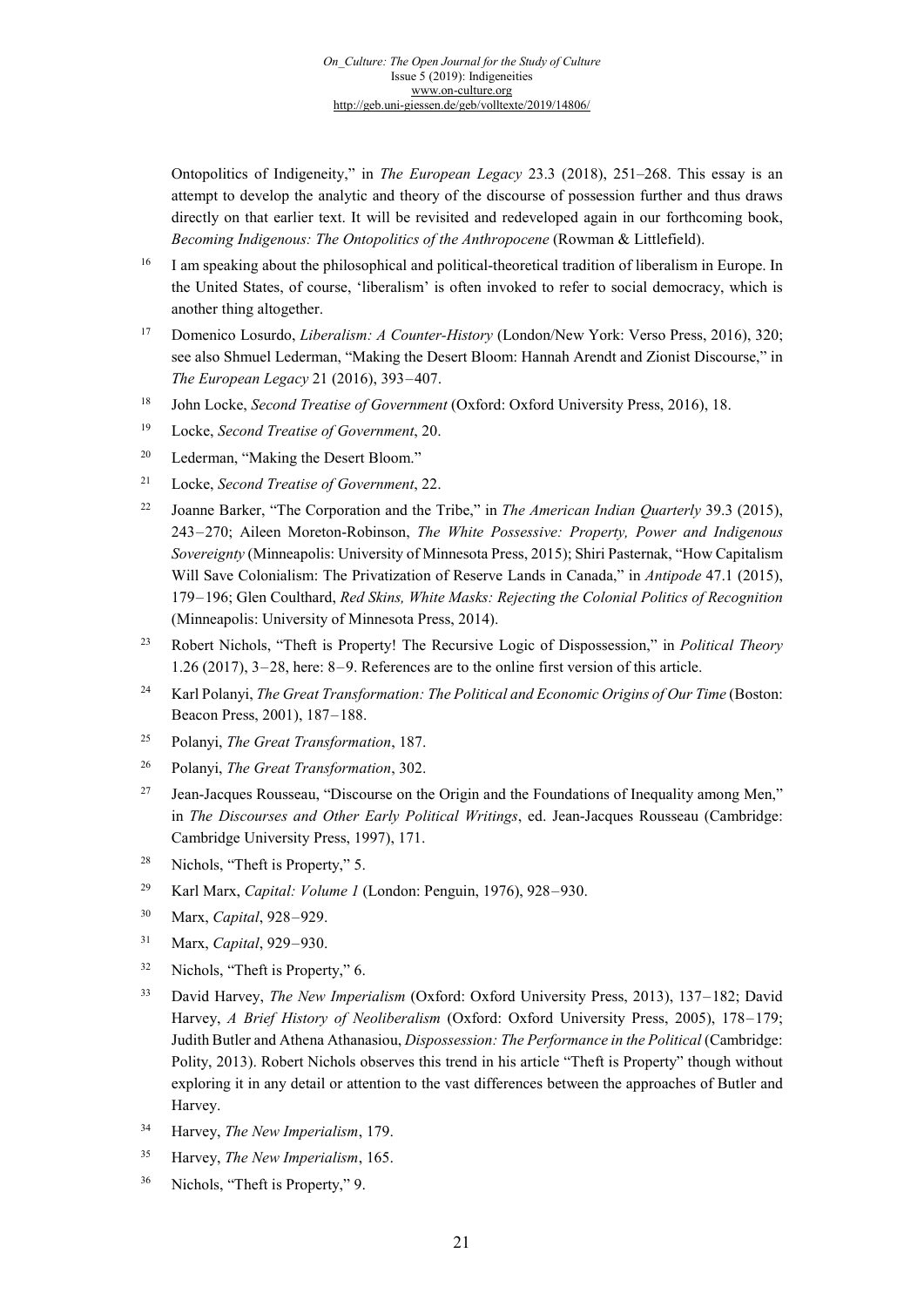- 37 Coulthard, *Red Skins, White Masks*, 7.
- 38 Coulthard, *Red Skins, White Masks*, 8.
- 39 Coulthard, *Red Skins, White Masks*, 9.
- 40 Coulthard, *Red Skins, White Masks*, 9–10.
- 41 Coulthard, *Red Skins, White Masks*, 12–13.
- 42 Coulthard, *Red Skins, White Masks*, 13.
- 43 Coulthard, *Red Skins, White Masks*, 13.
- 44 Matthew Wildcat, Mandee McDonald, Stephanie Irlbacher-Fox, and Glen Coulthard, "Learning from the Land: Indigenous Land Based Pedagogy and Decolonization," in *Decolonization: Indigeneity, Education & Society* 3.3 (2014), i–xv.
- 45 Wildcat et al., "Learning from the Land," ii.
- 46 Moreton-Robinson, *The White Possessive*, 3.
- 47 Moreton-Robinson, *The White Possessive*, 3.
- 48 Moreton-Robinson, *The White Possessive*, 11.
- 49 Adese, "Spirit Gifting," 53.
- 50 Adese, "Spirit Gifting," 61.
- 51 Butler and Athanasiou, *Dispossession*.
- 52 Butler and Athanasiou, *Dispossession*, 28.
- 53 Butler and Athanasiou, *Dispossession*, 28.
- 54 Butler and Athanasiou, *Dispossession*, ix.
- <span id="page-21-0"></span>55 Butler and Athanasiou, *Dispossession*, xi.
- <span id="page-21-1"></span>56 Alyosha Goldstein, "Finance and Foreclosure in the Colonial Present," in *Radical History Review*  118 (2014), 42–63; Libby Porter, "Possessory Politics and the Conceit of Procedure: Exposing the Cost of Rights under Conditions of Dispossession," in *Planning Theory* 13.4 (2014), 387–406.
- <span id="page-21-3"></span><span id="page-21-2"></span>57 Porter, "Possessory Politics and the Conceit of Procedure," 394.
- <span id="page-21-4"></span>58 Nichols, "Theft is Property;" Barker, "The Corporation and the Tribe;" Moreton-Robinson, *The White Possessive*; Pasternak, "How Capitalism Will Save Colonialism;" Coulthard, *Red Skins, White Masks*; Porter, "Possessory Politics and the Conceit of Procedure;" Simpson, *Mohawk Interruptus*.
- <span id="page-21-5"></span><sup>59</sup> Glen Coulthard, "Subjects of Empire: Indigenous Peoples and the 'Politics of Recognition' in Canada," in *Contemporary Political Theory* 6 (2007), 437–460.
- 60 Julian Reid, "Life Struggles: War, Discipline and Biopolitics in the Thought of Michel Foucault," in *Social Text* 86, 24.1 (2006), 127–152.
- 61 Porter, "Possessory Politics and the Conceit of Procedure," 397.
- 62 Porter, "Possessory Politics and the Conceit of Procedure," 397.
- 63 Pasternak, "How Capitalism Will Save Colonialism."
- 64 Pasternak, "How Capitalism Will Save Colonialism," 179.
- 65 Pasternak, "How Capitalism Will Save Colonialism," 180.
- 66 Pasternak, "How Capitalism Will Save Colonialism," 180.
- 67 Pasternak, "How Capitalism Will Save Colonialism," 180.
- 68 Butler and Athanasiou, *Dispossession*, 97–103.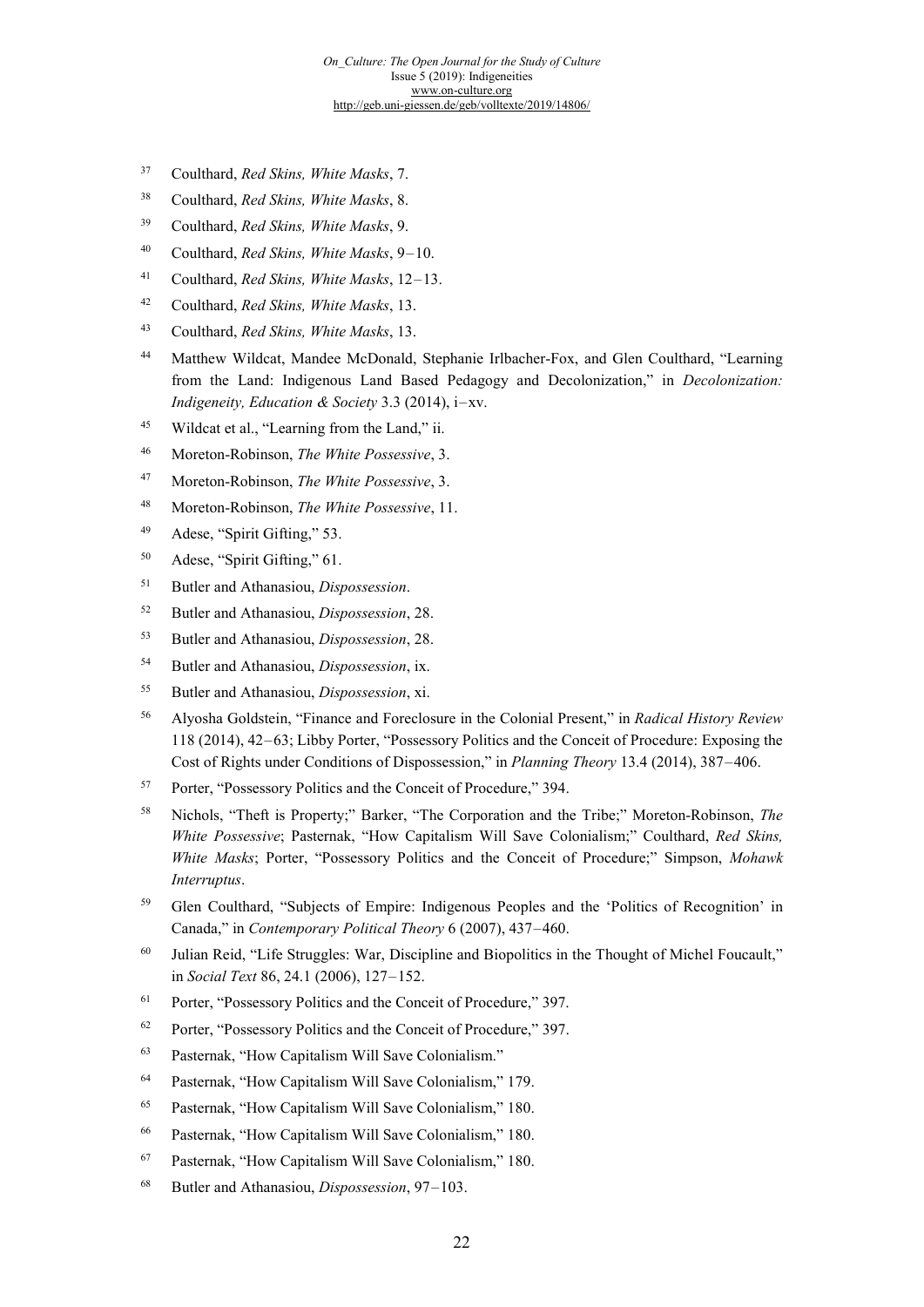- 69 Butler and Athanasiou, *Dispossession*, 108.
- 70 Butler and Athanasiou, *Dispossession*, 126.
- 71 Butler and Athanasiou, *Dispossession*, 121.
- 72 Butler and Athanasiou, *Dispossession*, 141.
- 73 Butler and Athanasiou, *Dispossession*, 144.
- 74 Butler and Athanasiou, *Dispossession*, 146.
- 75 Butler and Athanasiou, *Dispossession*, 147.
- 76 Butler and Athanasiou, *Dispossession*, 169.
- 77 Butler and Athanasiou, *Dispossession*, 146.
- 78 Karina Eileraas, "Sex(t)ing Revolution, Femen-izing the Public Square: Aliaa Magda Elmahdy, Nude Protest, and Transnational Feminist Body Politics," in *Signs: Journal of Women in Culture*  40.1 (2014), 40–52.
- $79$  Camilla M. Reestorff, "Mediatised Affective Activism: The Activist Imaginary and the Topless Body in the Femen Movement," in *Convergence: The International Journal of Research into New Media Technologies* 20.4 (2014), 1–18.
- 80 Butler and Athanasiou, *Dispossession*, 181.
- 81 Butler and Athanasiou, *Dispossession*, 193.
- 82 Judith Butler, "What is Critique? An Essay on Foucault's Virtue," in *The Political*, ed. David Ingram (Oxford: Blackwell, 2002), 214.
- 83 Butler, "What is Critique?," 226.
- 84 Mario Blaser, "Ontological Conflicts and the Stories of Peoples in Spite of Europe: Toward a Conversation on Political Ontology," in *Current Anthropology* 54. 5 (2013), 547–568, here: 556.
- 85 Castaneda*, Journey to Ixtlan*, 10–14.
- 86 Rodney Needham, *Primordial Characters* (Charlottesville: University Press of Virginia, 1978), 76.
- 87 Castaneda, *Journey to Ixtlan*, 17–25.
- 88 Castaneda, *Journey to Ixtlan*, 23.
- 89 Wall Kimmerer, *Braiding Sweetgrass*, 9.
- 90 Castaneda, *Journey to Ixtlan*, 43.
- <span id="page-22-0"></span>91 Castaneda, *Journey to Ixtlan*, 15–243.
- 92 Castaneda, *Journey to Ixtlan*, 20.
- <span id="page-22-1"></span>93 Castaneda, *Journey to Ixtlan*, 26–34.
- 94 Castaneda, *Journey to Ixtlan*, 28.
- <span id="page-22-2"></span>95 Castaneda, *Journey to Ixtlan*, 28.
- <span id="page-22-3"></span>96 Castaneda, *Journey to Ixtlan*, 29.
- 97 Castaneda, *Journey to Ixtlan*, 29.
- <span id="page-22-4"></span>98 Castaneda, *Journey to Ixtlan*, 29.
- 99 Castaneda, *Journey to Ixtlan*, 30.
- 100 Castaneda, *Journey to Ixtlan*, 31.
- 101 Moreton-Robinson, *The White Possessive*, 15.
- 102 Castaneda, *Journey to Ixtlan*, 42.
- 103 Castaneda, *Journey to Ixtlan*, 56.